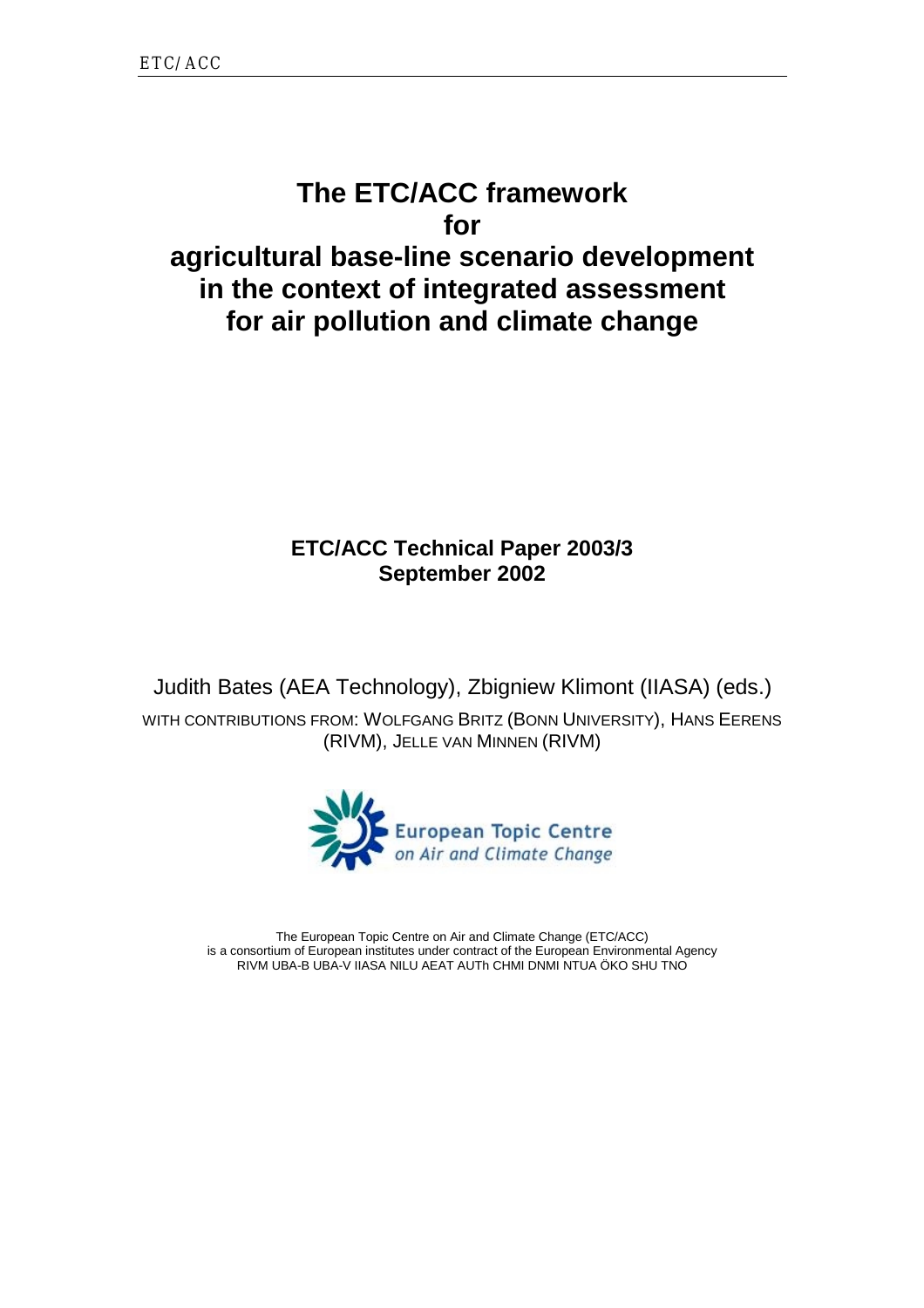#### **DISCLAIMER**

This ETC/ACC Technical Paper has not been subjected to European Environment Agency (EEA) member state review. It does not represent the formal views of the EEA.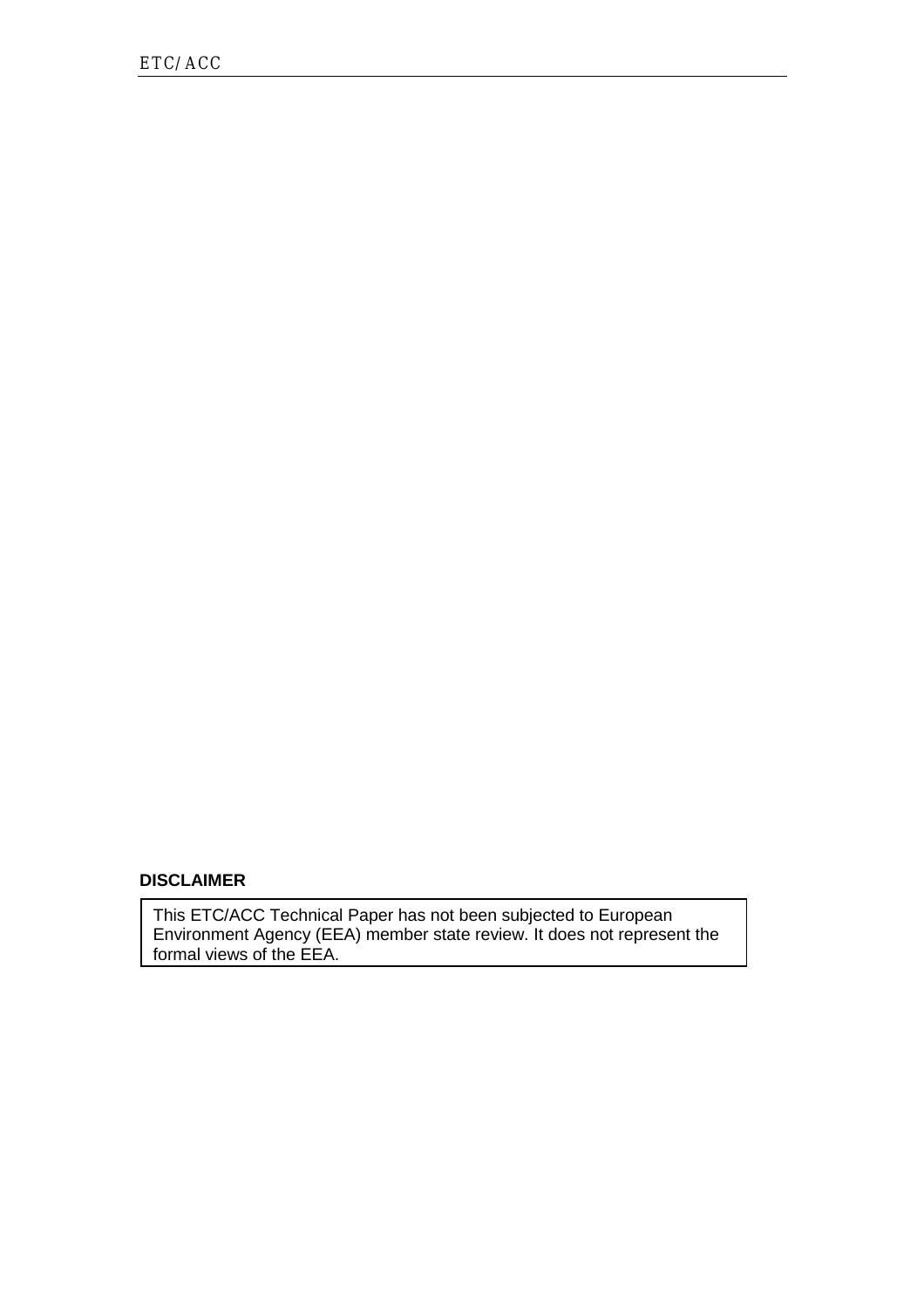# *Contents*

| 1 |            | <b>INTRODUCTION</b>                                                                                                                   |                  |
|---|------------|---------------------------------------------------------------------------------------------------------------------------------------|------------------|
| 2 |            | <b>MODEL DESCRIPTIONS</b>                                                                                                             | 2                |
|   | 2.1<br>2.2 | <b>RAINS</b><br><b>AEAT MODEL</b><br>2.3 CAPRI MODEL<br>2.4 COMPARISON OF CAPRI OUTPUT AND RAINS AND AEAT MODELS' INPUT REQUIREMENTS. | 2<br>3<br>3<br>5 |
| 3 |            | DATA GAPS AND POSSIBLE ADDITONAL DATA SOURCES                                                                                         | 8                |
|   |            | 3.1 COVERAGE OF MODELS COMPARED TO IA FRAMEWORK REQUIREMENTS<br>3.2 DATA GAPS AND POTENTIAL SOURCES OF ADDITIONAL DATA                | 8<br>8           |
| 4 |            | <b>POSSIBLE WAYS FORWARD</b>                                                                                                          | 14               |
| 5 |            | <b>REFERENCES</b>                                                                                                                     | 15               |
|   |            | Appendix 1 Countries to be Included in the Integrated Assessment<br>Appendix 2 Countries and Commodities in FAPRI 2002                | 18<br>19         |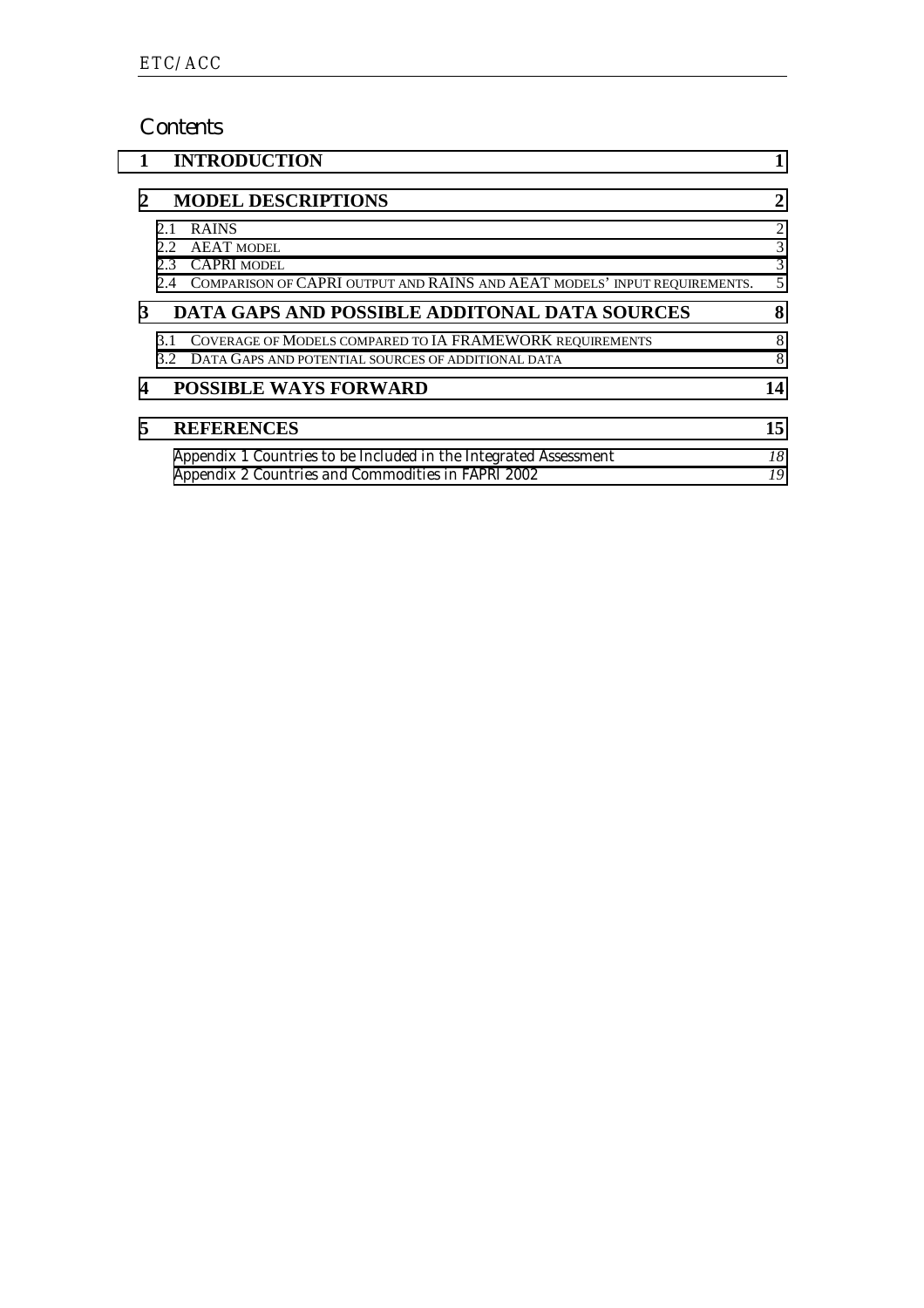$\ddot{\phantom{a}}$ 

## <span id="page-3-0"></span>**1 INTRODUCTION**

The European Topic Centre on Air and Climate Change (ETC/ACC) is currently developing an Integrated Assessment (IA) framework. The three most immediate uses for the framework are:

- to provide a baseline scenario for the EEA State of the Environment 2004 report; this should cover all EEA member countries.
- to provide an EU wide projection for the EU monitoring mechanism, initially to 2010, and then to 2020
- to provide a baseline for the Clean Air for Europe (CAFÉ) programme for an enlarged EU i.e. EU 15, plus accession countries, plus Switzerland and Norway, for years 2010, 2015 and 2020

A full list of countries to be covered is given in Appendix 1. All projections will need to be made at the Country/Member State level. Priority for completing projections is firstly the EU countries, then the Accession countries and then other EEA countries. EEA candidate countries may be included at some future time.

The base year for the assessment will be 2000 (where available). Projections of emissions are required up to 2010, and, if possible, 2015, 2020 and 2030.

The ETC/ACC's Integrated Assessment (IA) framework contains, among others, modules to compute the main direct (i.e. non-energy related) air emissions from the agricultural sector (i.e. NH3, CH4, and  $N_2$ O). It is proposed that in 2003 these are modelled using the IIASA RAINS model for NH<sub>3</sub> emissions and the spreadsheet model developed by AEA Technology (AEAT) for the Sectoral Objectives Study for  $CH<sub>4</sub>$  and  $N<sub>2</sub>O<sup>1</sup>$ . Both models could use output from the agricultural markets model CAPRI on agricultural activity levels (livestock numbers, crop areas, and fertiliser use etc) as source data. However CAPRI does not have the spatial and temporal coverage to meet all of the IA framework requirements. This note therefore:

- gives short descriptions of the three models, including the agricultural activity data which the RAINS and AEAT model require to make emissions projections;
- outlines the agricultural data that the CAPRI model can provide and input data used by CAPRI which would ideally be harmonised with other parts of the IA framework;
- reviews other agricultural models and forecasts to identify how missing data gaps could be filled;

<sup>1</sup> Starting from 2004 the RAINS model will also be able to compute emissions from greenhouse gasses. Whether this could replace the AEA technology approach needs to be evaluated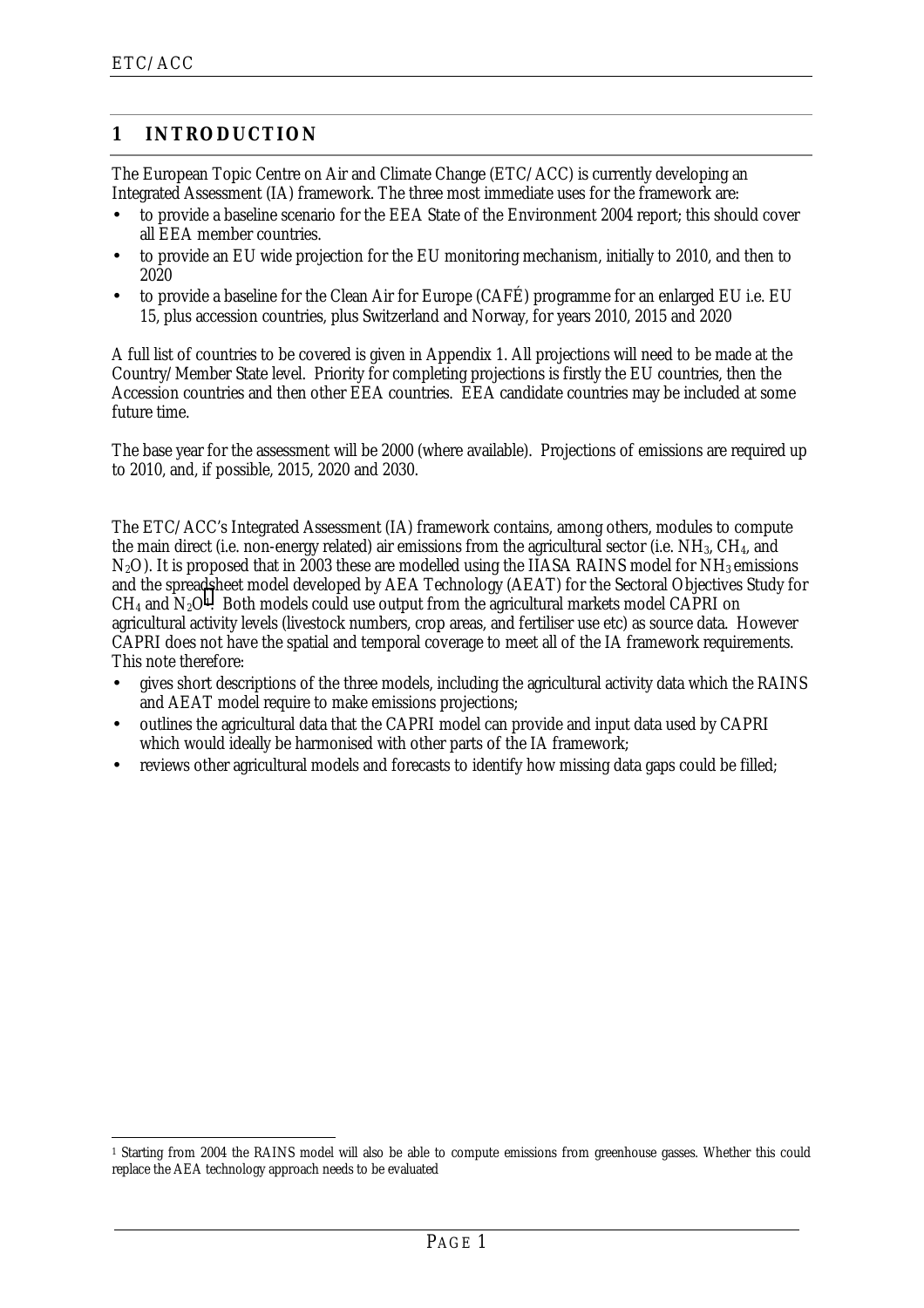## <span id="page-4-0"></span>**2 MODEL DESCRIPTIONS**

The agricultural data required as inputs to the RAINS and AEAT model are listed in Table 1.

#### 2.1 RAINS

The '**R**egional **A**ir Pollution **IN**formation and **S**imulation' (RAINS)-model has been developed by IIASA as a tool for the integrated assessment of alternative strategies to reduce acid deposition, eutrophication and ground-level ozone in Europe. The current version of the model describes the pathways of emissions of sulphur dioxide  $(SO_2)$ , nitrogen oxides  $(NO_x)$ , volatile organic compounds  $(VOC_s)$  and ammonia (NH3) and explores their impacts on acidification, eutrophication and ground-level ozone. It contains an emission-cost module (EMCO), with parts for emissions of each of these pollutants, an acid deposition and ecosystems impact module (DEP) and an optimisation module (OPT).

The NH3 module of the EMCO model estimates current and future levels of emissions of ammonia based on national statistics and projections of agricultural activities, as well as data on other activities, including stationary combustion and transportation, taking into account implemented and possible emission control measures. The time horizon extends from the year 1990 up to the year 2010. Furthermore, EMCO also estimates costs for the reduction of emissions.

The data on current and historic agricultural activity in the RAINS NH<sub>3</sub> module were derived from the UN Food and Agricultural Organisation Statistical database (FAOSTAT) database and International Fertilizer Industry Association (IFA) for historical years. Additionally, assumptions about number of animals kept on solid and slurry systems were validated by data from questionnaires provided by MAFF (UK Ministry of Agriculture, Food and Fisheries), which had been prepared by Imperial College and distributed to many European countries.

A set of forecasts of future European agricultural activities were compiled by IIASA based on national information (Marttila, 1995; Nemi, 1995; Pippatti, 1996; Henriksson, 1996; Riseth, 1990; Menzi, 1995; Menzi et al., 1997; Davidson, 1996), on studies performed for DG-VI of the Commission of the European Communities (EC DG-VI, 1995a-k) for Eastern Europe, and on Egmond (1995), Stolwijk (1996), Folmer et al. (1995) for EU countries. The projection for the EU is based on the assumptions that

- (i) until 2005 the Common Agricultural Policy will essentially consist of the type of the policies adopted under MacSharry, and
- (ii) after 2005 the EU will gradually liberalize its agricultural policy (Stolwijk, 1996).

The projection of fertiliser consumption for EU-15, Switzerland and Norway is based on the "moderate grain price" scenario of the European Fertilizer Manufacturers Association (EFMA, 1996a,b). The basic assumptions of this projection are

- (i) that there will be no change in the Common Agricultural Policy (CAP) until the year 2000; thereafter a more market oriented, less regulated CAP is expected; and
- (ii) that by the year 2005/2006 the Central European Countries will have joined the EU.

Estimates on fertiliser consumption for the rest of Europe were derived from publications of the International Fertilizer Industry Association (Ginet, 1995). Since these forecasts do not always extend up to the year 2010, missing values were constructed based on a trend extrapolation.

Projections for the Republics of the Former Soviet Union were derived from an OECD study (OECD, 1995). The original forecasts of agricultural activities were subject to review during the preparation of scenarios for negotiations on the UNECE Gothenburg Protocol (signed in 1999), and were modified in response to comments from national experts.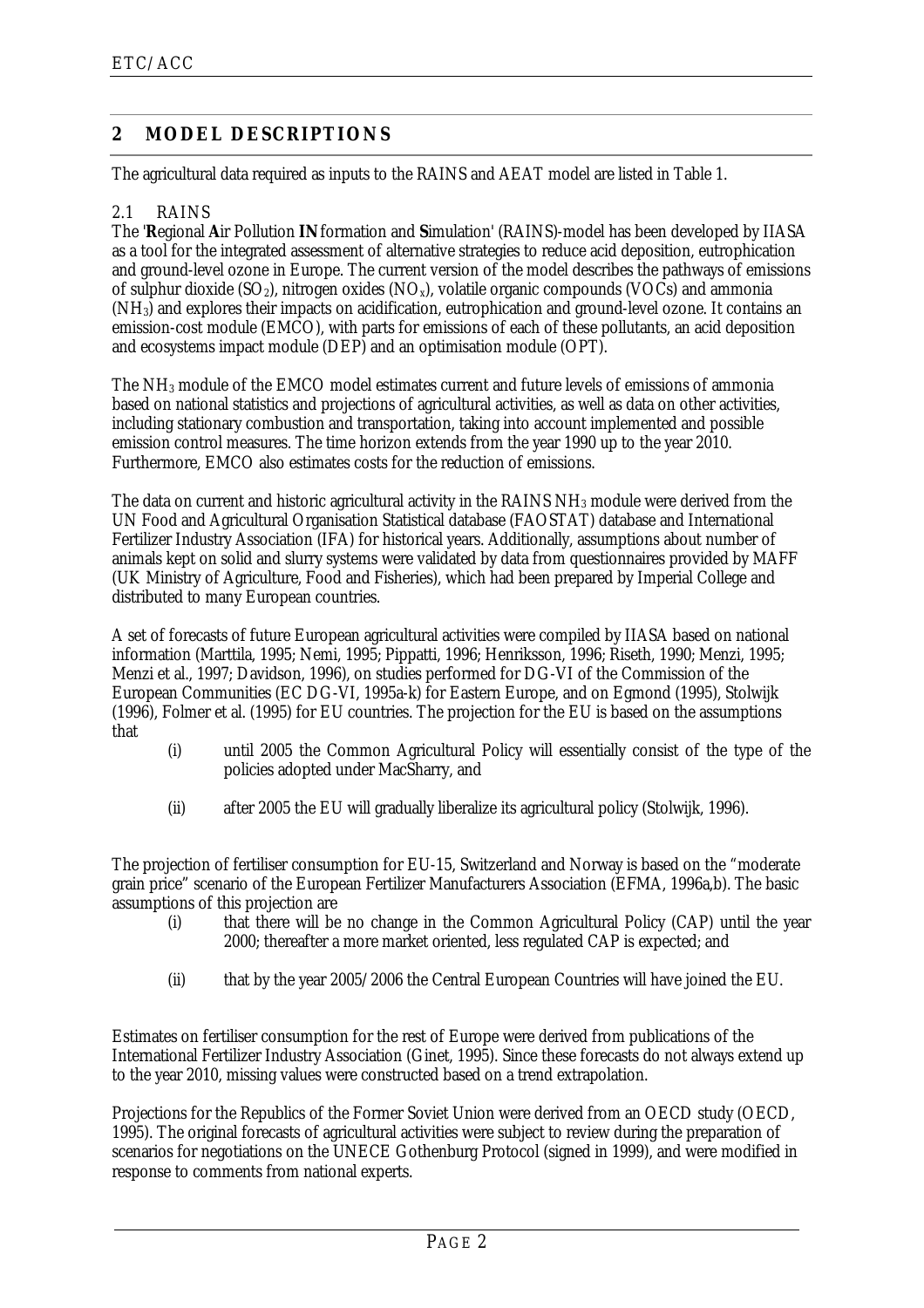<span id="page-5-0"></span>Several abatement techniques are included in the RAINS NH3 module:

- low nitrogen feed
- biofiltration (of air in mechanically ventilated pig and poultry houses)
- adaptation of animal housing
- covered outdoor storage of slurry (high and low efficiency)
- low ammonia application of slurry (high and medium-to-low efficiency)
- incorporation of solid waste (high and low efficiency)
- substitution of urea by ammonium nitrate
- end of pipe options in fertiliser production industry

An assessment of whether application of these techniques will affect  $N_2O$  and CH<sub>4</sub> emissions has been made previously (Brink et al, 2001). It is suggested that this methodology be used to ensure consistency between the application of any abatement techniques in the  $NH<sub>3</sub>$  projection and the CH<sub>4</sub> and N<sub>2</sub>O projections.

#### 2.2 AEAT MODEL

AEAT developed a spreadsheet model of agricultural  $N_2O$  and  $CH_4$  emissions for the Sectoral Objectives Study (SOS) (Bates, 2001). It covered the EU 15 and provided estimates for 1990 and 2010. It calculates emissions using the IPCC emission inventory guidelines, based on national activity data. In general default emissions factors recommended by IPCC were used, except where country specific data was available. Total emissions estimates were scaled to give consistency with those reported by Member States for 1990.

The main data sources used for current agricultural activities and for projecting future activity for the SOS were:

- Current **livestock numbers** were obtained from **EUROSTAT**; future livestock numbers were derived from **DG AGRI Agricultural Prospects for Agricultural Markets 1999-2006**. Information on trends in agricultural products (milk and meat production) in the EU as a whole was extrapolated to 2010. These were converted to trends in livestock numbers by taking into account improvements in milk yield and productivity. Observed changes at the Member State level between 1990 and 1998 were used to apportion the change at the EU level between Member States. For animal types not covered by EUROSTAT or the DG AGRI projection, current and projection numbers were taken from the **RAINS database**.
- **Nitrogenous fertiliser use** current use was taken from **FAOSTAT** database; forecasts of future use from the (1999) **European Fertiliser Manufacturer's Association** (EFMA) projection of changes in nitrogenous fertiliser consumption (1997/8 to 2007/8) (EFMA, 1999).
- **Crop production** current production was taken from **FAOSTAT** database, forecasts were derived from **EFMA** (1999).

#### 2.3 CAPRI MODEL

The first version of the CAPRI (Common Agricultural Policy Regional Impact) model was developed under the fourth EU framework program (1996-1999) to allow the analysis of the regional impacts of Common Agricultural Policy (CAP) on production, income, markets, and the environment. The CAPRI project was led by University Bonn and had a team of five main partners.

The underlying database of the model was originally completed for the years 1990-95 and is sourced mainly from Eurostat's SPEL and REGIO databases, with additional data from national and regional statistics. It has subsequently been updated to 1999 and 2001). It contains an activity based breakdown of regional agricultural production (about 50 activities) at NUTS II spatial level (200 region covering the whole EU 15), farm and market balances, unit value prices at national level (about 60 products, 35 inputs). It also includes policy variables at regional (premiums, set-aside, base areas etc) and EU-level (tariffs, administrative prices, trade quotas).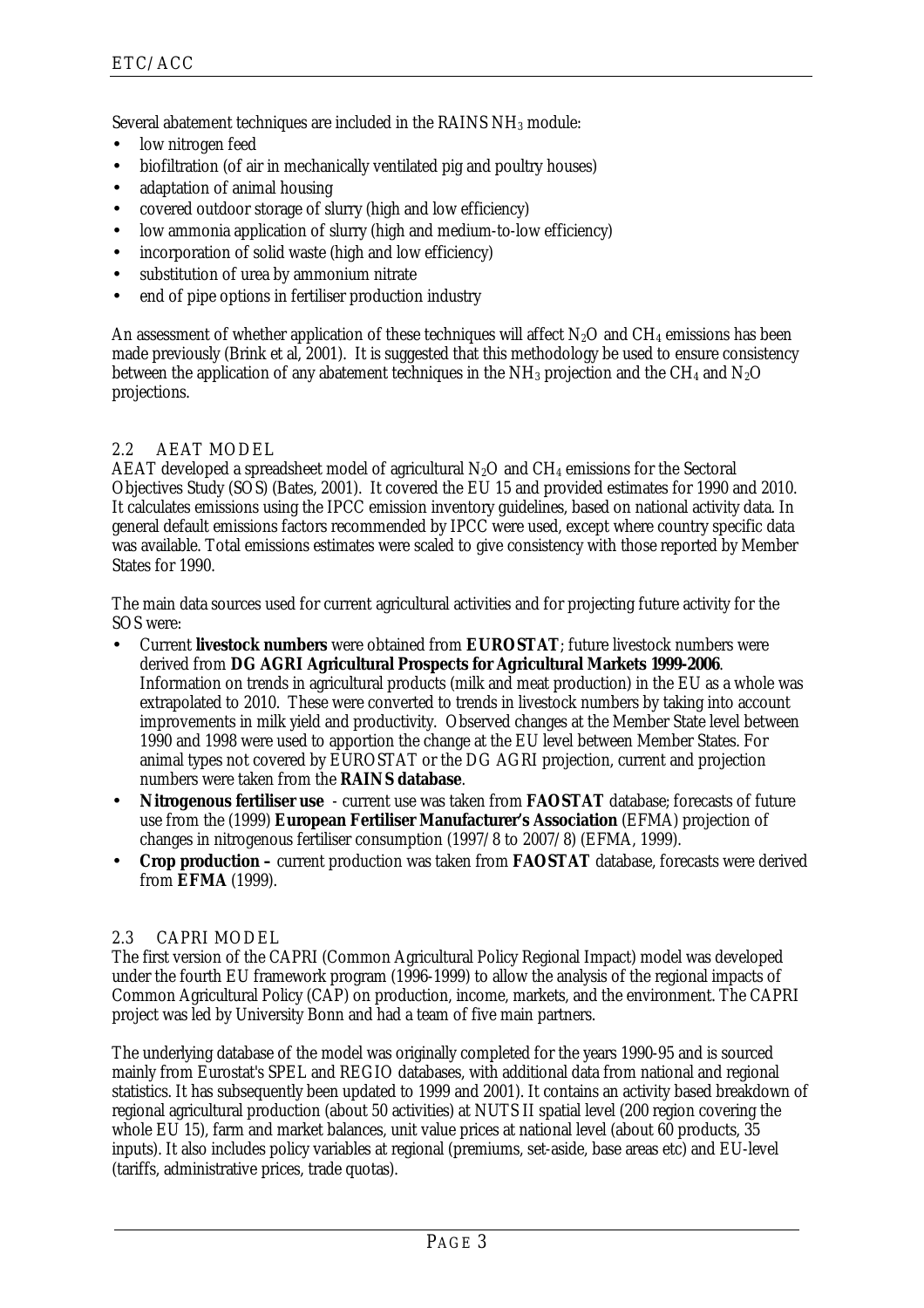CAPRI is a comparative static equilibrium model, solved by iterating supply and market modules, building upon a three year average base (currently 1998). In each regional supply module, allocation is based on profit maximising behaviour under constraints (as availability of land, policy constraints as sales quotas and set-aside obligations, nutrient requirements of animals, young animal and fertiliser balances etc.), combining a primal technology description based on input/output coefficients with a dual cost function approach. The parameters of the cost functions are calibrated to exogeneous elasticities (animals) or econometrically estimated multi-product cost functions (annual crops). Perennial activity levels are projected based on time series model.

The current version of the market module (an aggregated version of the multi-commodity model 'WATSIM') is a non-spatial, net-trade, multi-commodity model; regionalised at Member State level (+Norway, Switzerland, and "Rest-of-the-world") with endogenous world market prices. Behavioural equations for supply and demand depend on prices at country (aggregate) level and equilibrate regional and international markets. Regional prices are linked via trade policy instruments as tariffs and export subsidies as well as transport and transaction costs to uniform world market prices. The model features a detailed description of the Commission market interventions (subsidised exports, intervention sales to stocks) including WTO commitments. Important driving forces in the market module are: population and income growth, changes in trade policy instruments and technical progress in agriculture. The supply functions for EU Member States are iteratively calibrated to the result of the regional supply modules. Both supply and demand data and model parameters for the rest of the world stem to a large extent from WATSIM, a world-wide modelling system for trade in agricultural products.

Equilibrium in the modelling system ensures cleared markets for final agricultural outputs – based on the market module - and intermediate outputs as young animals and manure and a match of animals' feeding and crops' nutrient requirements at regional level – based on the regional supply modules. Further on, the model simulates regional use of inputs according to the definition of Economic accounts. Whereas most inputs (as energy, plant protection etc.) are measured in constant prices, young animal and fertilisers are presented in physical units.

The model calculates nutrient balances and greenhouse gas emissions based on production system. Emissions and sources that are included are:

- $CO<sub>2</sub>$ , CH<sub>4</sub> and N<sub>2</sub>O emissions from chemical fertiliser production
- CH4 from livestock; these are based on German data for different types of production systems; the methodology is not consistent with IPCC methodology, but is currently being revised.
- NH3 emissions during housing, grazing, storing of manure and application of fertiliser.

The CAPRI model includes all agricultural inputs and outputs according to the definition of national accounts, and break-down economic accounts, market and land balances consistently from EU to national and to regional level and even individual activities at regional level. Its activity based concept, describing agricultural production by the help of physical input and output coefficients was chosen to allow both for the modelling of typical agri-environmental policy measurements and to allow a link to environmental indicators.

Emissions that are currently not calculated in CAPRI are:

- N<sub>2</sub>O emissions from application of fertiliser and manure, from nitrogen fixing by leguminous crops and background emissions from soils; the model features a detailed N balance (covering N fixing, atmospheric deposition and releases from soils) including NH3 emissions, but currently does not break-down the N surplus into  $N_2O$  losses, nitrate leaching and N accumulation in soils.
- $CO<sub>2</sub>$  emissions from on-farm energy use.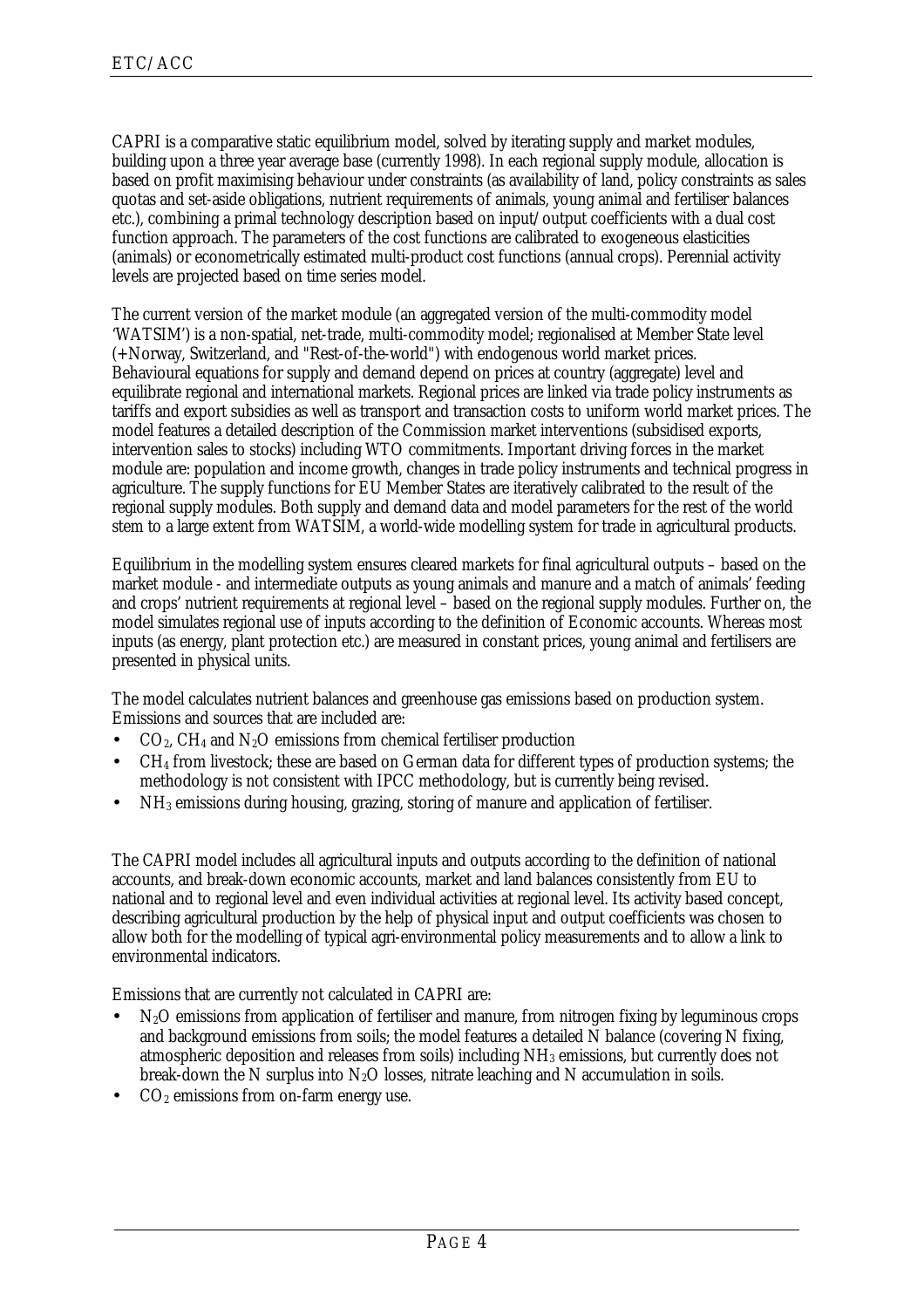<span id="page-7-0"></span>The CAPRI model is currently being improved under the CAP-STRAT project (3/2001-3/2004), which will also produce a reference run and analysis of several strategic scenarios (to be agreed with DG AGRI) of the future CAP. This is due to be completed in 2004. Including the mentioned emissions in the model is, however, not foreseen. Modelling of carbon sinks is currently being discussed as part of CAP-STRAT. One of the planned improvements in CAPRI is the disagreggation of the rest of the world (currently treated as one block) into 10/11 regional areas and the switch to a gross-trade representation. In addition to this the CAPRI team is completing a project for DG ENV, which includes improving the environmental indicators in the model, breaking down regional models to individual farm types and a trial application on a scenario developed in co-operation with DG ENV.

The model is typically applied to medium-term analysis (up to 10 years) so given current availability of statistical data, simulations are being run for 2008. Subsequent baselines for DG AGRI will use more up to date data and be based on improved versions of the model, but many underlying assumptions will be similar.

An initial discussion with CAPRI modellers, suggests that useful 'policy' scenarios to examine (i.e. those which would be likely to have a significant effect on greenhouse gas emissions) might be:

- Changing the way compensation payments are made to a cross-compliance model e.g. decoupling them from production and linking them to environmental externalities such as greenhouse gas production. Such scenarios are already being discussed with DG AGRI and DG ENV
- decrease in administrative payments
- promotion of organic/biological methods of production.

#### 2.4 COMPARISON OF CAPRI OUTPUT AND RAINS AND AEAT MODELS' INPUT REQUIREMENTS.

Table 1 shows whether the data required by the RAINS and AEAT model is available from the CAPRI model. There are two pieces of activity data required by RAINS that CAPRI would not provide:

- number of fur animals there are a significant number of fur animals in Finland and Denmark, and some in Spain, Sweden, Italy and Greece. However it should be possible to get data on current numbers and future trends from national experts in the relevant countries.
- proportion of inorganic nitrogenous fertiliser which is urea this is important for modelling of ammonia emissions as the average N loss form urea is estimated to be significantly higher than for other fertilisers. Countries where a significant proportion of N fertiliser applications is urea include (based on 1995 data) Italy (40%), Hungary, Spain (30%), France, UK, Germany (10%), most of Eastern Europe (20%), and Albania (50%). It may be possible to get more recent information from EFMA, IFA (International Fertiliser Association) or FAO database.

The CAPRI model requires a number of exogenous variables, which are used to define the 'reference case' and would not be changed under the scenario runs. Variables in this category, which would also be key in other non-agricultural parts of the integrated assessment, are GDP growth and population growth. In CAPRI these are currently based on UN projections of population growth and World Bank projections of GDP growth, but ideally these should be harmonised with those being used in other parts of the IA framework (e.g. energy modelling). The values being used in the IA framework energy models (PRIMES) have been passed onto the CAPRI modelling team, who have agreed to incorporate them in the reference run.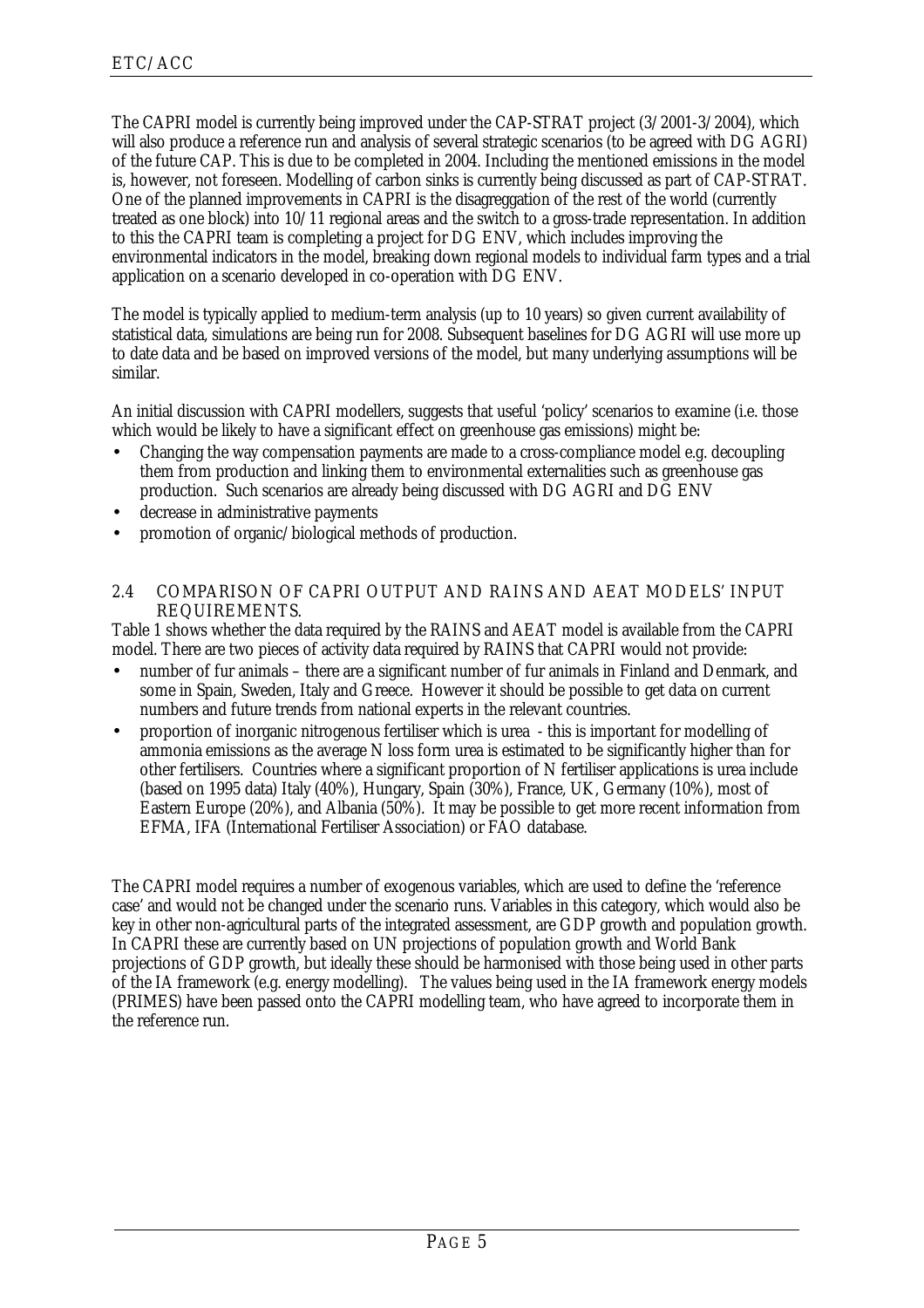| Table 1 Comparison of AEAT and RAINS model data requirements and CAPRI data outputs |  |
|-------------------------------------------------------------------------------------|--|
|-------------------------------------------------------------------------------------|--|

| $NH3$ (RAINS)                                        | $CH4$ and $N2O$ (AEA)                              | Data available from CAPRI                                      |
|------------------------------------------------------|----------------------------------------------------|----------------------------------------------------------------|
| <b>LIVESTOCK NUMBERS</b>                             |                                                    |                                                                |
| Dairy cows (all milking cows and cows in calf)       | Dairy cows (+ proportion with particular waste     | Available at NUTS II level (split-up in housing systems with   |
| (kept on slurry/solid waste system)                  | management system, IPCC default factors can be     | factors at Member State level); regionalised milk yields       |
|                                                      | used)                                              |                                                                |
|                                                      | Average milk yield, fat content and weight used to | Emissions (N,P,K) depend on final weight/milk                  |
|                                                      | calculate emission factor for enteric fermentation | yields/number of piglets; Ammonia emission depend on           |
|                                                      | for dairy cows                                     | housing/storage system (factors at Member State level)         |
| Other cattle (all other cattle including bulls, beef | Other cattle (+ proportion using particular waste  | Suckler cows, Male / Female Fattening, male / female           |
| cattle, young stock) (kept on slurry/solid waste     | management system - IPCC default factors can be    | raising (<1 year), calves fattening (male/female) at NUTS II   |
| system)                                              | used)                                              | level; different final weights at Member State level; split up |
|                                                      |                                                    | in housing systems at Member state level                       |
| Pigs (kept on slurry/solid waste system)             | Pigs (+ proportion using particular waste          | Split up in number of fattened pigs and sows at NUTS II        |
|                                                      | management system - IPCC default factors can be    | level, different final weights and gestation periods at        |
|                                                      | used)                                              | Member State level, split-up in housing systems at Member      |
|                                                      |                                                    | <b>State level</b>                                             |
| Laying hens                                          | Laying hens                                        | Laying hens (NUTS II)                                          |
| Other poultry                                        | Other poultry                                      | Poultry fattened heads (NUTS II)                               |
| Sheep & Goats                                        | Sheep and Goats                                    | Sheep & Goat for milk; sheep & Goat for fattening              |
|                                                      | Goats                                              |                                                                |
| <b>Horses</b>                                        | <b>Horses</b>                                      | All other animals are aggregated (production value) at NUTS    |
|                                                      |                                                    | II level; number of horses available from REGIO                |
| Fur animals                                          |                                                    |                                                                |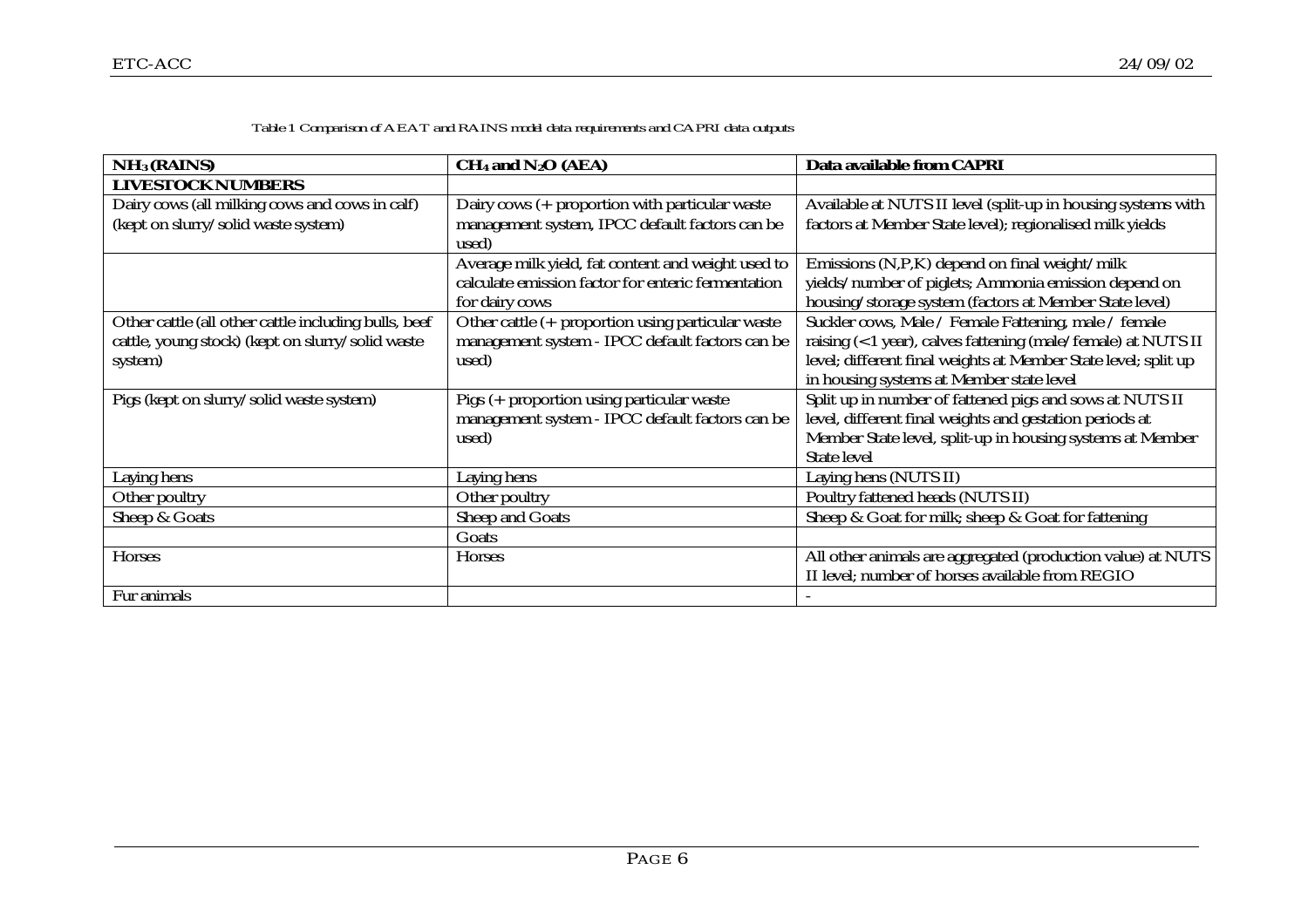|                                 | Tadie i (continueu) Comparison of AEAT and KAIINS model data requirements and CAPKI data outputs |                                  |                           |  |  |  |  |  |
|---------------------------------|--------------------------------------------------------------------------------------------------|----------------------------------|---------------------------|--|--|--|--|--|
| $\vert$ NH <sub>3</sub> (RAINS) |                                                                                                  | $CH4$ and N <sub>2</sub> O (AEA) | Data available from CAPRI |  |  |  |  |  |
| FERTILISER LISE                 |                                                                                                  |                                  |                           |  |  |  |  |  |

#### *Table 1 (continued) Comparison of AEAT and RAINS model data requirements and CAPRI data outputs*

| FERTILISER USE                         |                                                   |                                                                   |
|----------------------------------------|---------------------------------------------------|-------------------------------------------------------------------|
| Urea and other nitrogenous fertilisers | Total nitrogenous fertiliser                      | N,P,K use (split up in inorganic/organic) at NUTS II level        |
|                                        |                                                   | in pure nutrient content; consistent with FAOSTAT data at         |
|                                        |                                                   | Member state level in base year                                   |
| <b>CROPS</b>                           |                                                   |                                                                   |
|                                        | Rice production                                   | 7 cereals + rice, 5 oil seeds, pulses (N fixing), potatoes, sugar |
|                                        | Production of pulses (N fixing crops)             | beet, textile crops, other industrial crops, tomatoes, other      |
|                                        | Tonnage of crops (and assumptions on % dry        | vegetables, apples/pear/peaches, citrus, other fruits, table      |
|                                        | matter etc) to allow calculation of crop residues | grapes, table olives, table and other wine, nurseries, flowers,   |
|                                        |                                                   | fodder maize, other fodder production on arable land, type        |
|                                        |                                                   | types of grass land, other crops, set-aside, fallow land          |
|                                        |                                                   | Data on N,P,K use for all crops per ha and region                 |
|                                        |                                                   | depending on yields                                               |
|                                        |                                                   | Data on climatic condition and soil types are currently           |
|                                        |                                                   | integrated in system                                              |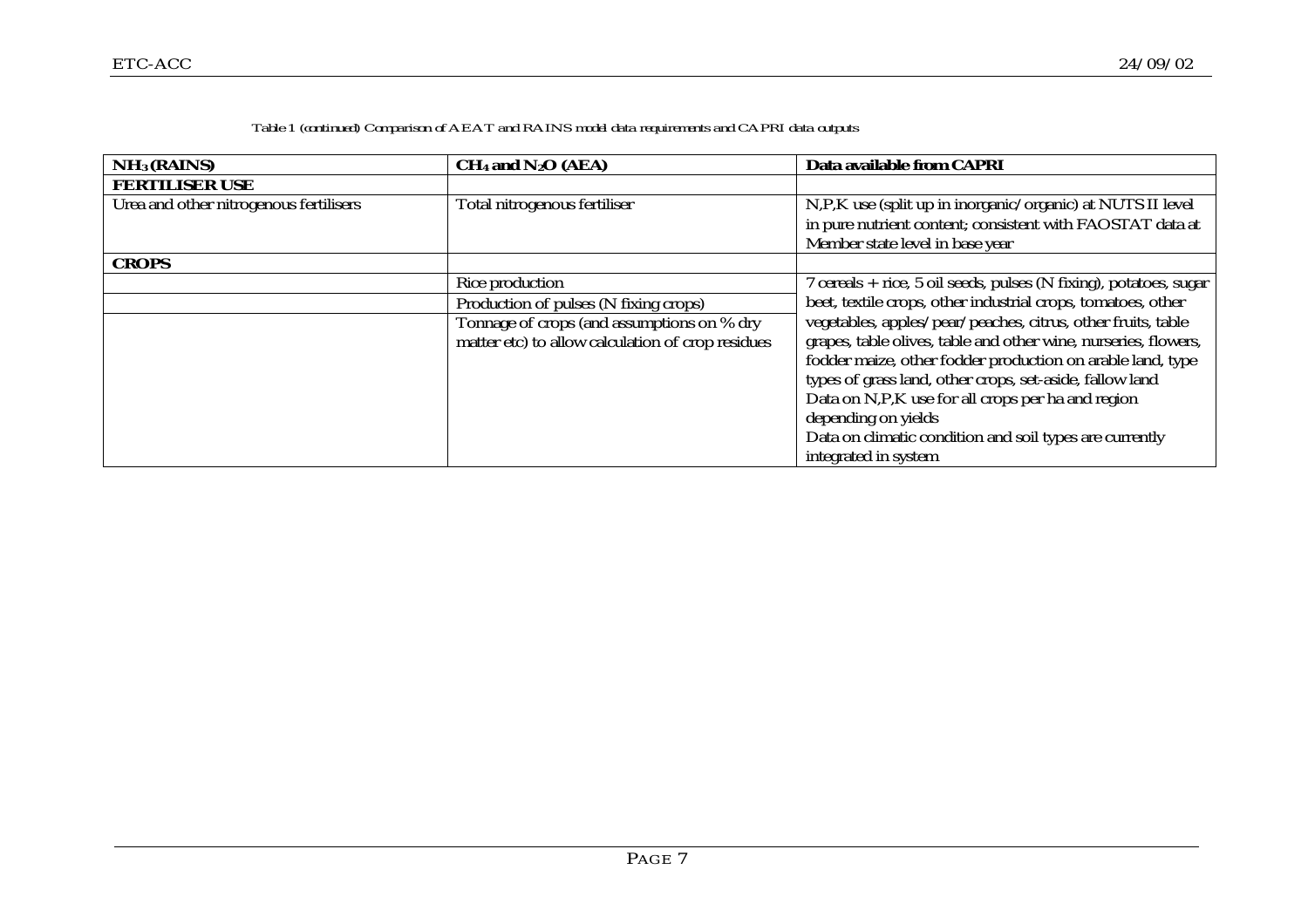# <span id="page-10-0"></span>**3 DATA GAPS AND POSSIBLE ADDITONAL DATA SOURCES**

#### 3.1 COVERAGE OF MODELS COMPARED TO IA FRAMEWORK REQUIREMENTS

The current version of the IIASA RAINS Europe model covers 31 of the required countries: Cyprus, Iceland, Liechtenstein Malta, and Turkey are not included. Projections are currently made to 2010, but can be extended to 2020 and beyond provided base activity data is available.

The AEAT spreadsheet model currently covers only the EU15 from 1990 to 2010 and would need to be expanded to cover the remaining countries. This is relatively straightforward provided that sources for all of the activity data can be provided.

The CAPRI model covers the EU 15 plus Norway. The base year is currently a three-year average 1997- 1999 (but this will be updated to beyond 1999). The model is typically applied to medium-term analysis (up to 10 years), so given the current availability of statistical data, simulations are currently being run for 2008. There are currently no plans to extend the model to allow longer-term analysis or to include non-EU countries. An inclusion of Accession countries would require some intensive data mining to come up with complete and consistent data, including an activity based breakdown of inputs.

#### 3.2 DATA GAPS AND POTENTIAL SOURCES OF ADDITIONAL DATA

While CAPRI is likely to provide the most detailed scenarios for the EU15 to 2010, it will not be able to provide any data for the period post 2010, or for the non-EU15 countries within the timescales required. Other potential sources for this data are listed below. In considering the suitability of other data sources, it will be important to ensure that underlying assumptions and the main policy trends assumed in the two sources are consistent, and ideally the CAPRI team should be involved in this assessment. Ideally, data should be available at a country level. If this is not possible then trends derived from regional data could be applied to relevant countries. The match between each of the most promising data sources and the data requirements of the AEAT and RAINS models is summarised in Table 2.

**RAINS** - The RAINS model does include projected livestock numbers and nitrogenous fertiliser consumption (to 2010) for most of the required countries, although for the accession countries these were made at differing times, with differing assumptions about economic growth, so form an inconsistent and outdated dataset. The data set for the EU is more consistent (e.g. for the EU-9 countries, it is based on the same model (Folmer et al, 1995)), but it is now relatively old.

**DG AGRI** – "Prospects for agricultural markets 2002-2009 (July 2002) contains a section on prospects for agricultural markets in the candidate countries for Central and Eastern Europe. This contains forecasts for cereals and oilseeds (area and yield), cows (number and yield), beef and veal, poultry meat, sheep and goat. This data could be extrapolated to 2010, and would provide much of the data needed for the RAINS and AEAT model. Data for current years should be available from EUROSTAT and the FAOSTAT database. Remaining missing data gaps would be laying hens, production of pulses and most importantly nitrogenous fertiliser use. General assumptions for the projection are increasing GDP leading to rising consumer incomes and demand for agricultural food products, and a stable population. Presumably as DG AGRI prepares the projection, key policy assumptions would be in line with those assumed in the CAPRI reference. Nitrogenous fertiliser use could be estimated using projection crop areas, fertiliser application rates and future changes in application rates, and for the RAINS model a split between urea and other types of nitrogenous fertiliser. Some data is available from FAO on application rates, although for many countries it is quite old (1990/91).

**EFMA –** The European Fertiliser Manufacturer's Association produces a ten-year projection of fertiliser consumption in the EU15 annually. The most recent is for 2001 to 2011 (EFMA, 2002), and also contains some estimates of future fertiliser consumption in the candidate accession countries based on a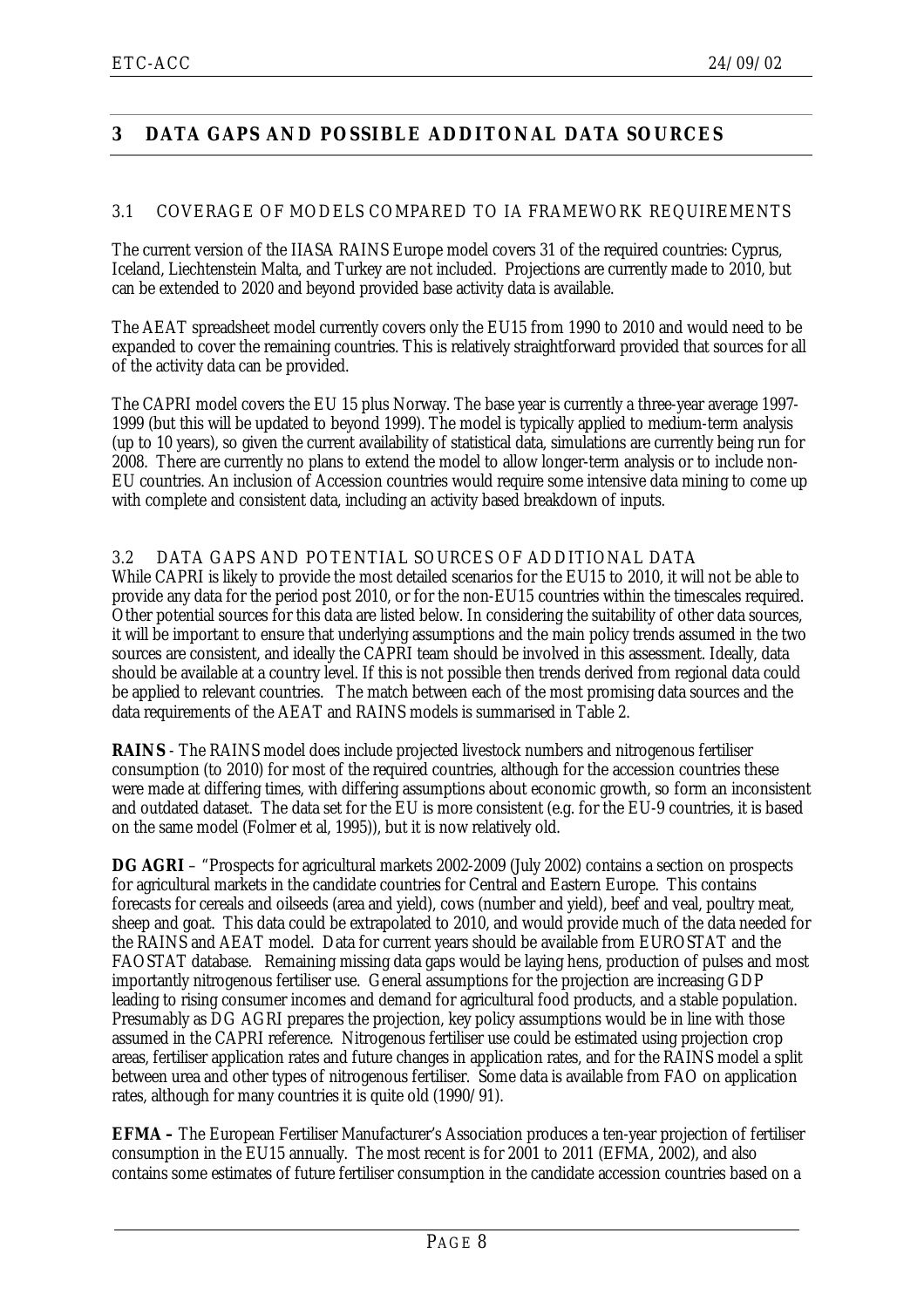comparison with past economic development of eastern German agriculture after reunification and based on recent consumption trends.

**WATSIM** –The WATSIM modelling system at the University of Bonn is a simulation model for agricultural market, currently updated, improved and applied for DG-AGRI. The WATSIM model integrates ex-post many data sources relating to market balances, production and agricultural policy (FAOSTAT, UDSA, OECD, World Bank, UNCTAD, WTO etc.). As a comparative simulation model, it is mainly not a forecasting tool, but builds its reference run by combining available information (model forecasts, publication, own trend analysis) in a plausible framework by the help of the modelling system. The model splits up the world into about 12 regions, with the EU as one aggregate. The team of WATSIM works closely together with the CAPRI network in order to streamline data sources, methodology and at least reference run results.

At the moment WATSIM is being used for medium term work for DG AGRI to produce forecasts to 2010, from a base year (for trade statistics etc) of 1997/8. However it has the capability and has been used in the past to make longer-term forecasts (to 2020). Updating the model would require a considerable amount of work in inputting basic market development data from other outlook groups (such as FAO, FAPRI etc), which the modelling team could not consider undertaking until mid 2003.

**IDARA** – Strategy for Integrated Development of Agriculture and Rural Areas in CEE Countries.The aim of this three year research project, funded by the EC's 5th FP and led by the University of Bonn is to identify key problems and discuss strategies for an integrated development of agriculture rural areas in the first group of CEEC acceding to the EU. One of the four main objectives is to develop a simulation model (I-Sim) for the CEEC that will allow a comprehensive analysis of the impact of alternative policy scenarios on production, consumption, net trade, income and budget and that ensure compatibility with the EU SPEL/MFSS. The University of Bonn is leading this modelling work; a model will be developed based on the CAP-SIM model. At present only Poland, Hungary and Czech Republic will be modelled; the base year is 1998, with a projection for 2006. The same data on activities, production and yields will be produced as in CAPRI. The project began in February 2000 and the projection is due to be completed by February 2003.

**IAMO** - The Institute of Agricultural Development in Central and Eastern Europe (based in Halle, Germany) has a Department of Agricultural Markets, Marketing and World Agricultural Trade which undertakes market analysis, market development and price formation for the Central and Eastern European Countries.

**CAPMAT** - CAPMAT (Common Agricultural Policy Modelling and Accounting Tool) is the successor to ECAM (European Community Agricultural Model) which is one of the inputs to the current RAINS agricultural data set. Developed by the Centre for World Food Studies of the Free university of Amsterdam (SOW-VU) together with Netherlands Bureau of Economic Policy Analysis, and the Agricultural Economics Research Institute, it is intended to be a ready-to-use tool to assess the impact of policy changes in the CAP. It has been used to analyse the impact of Agenda 2000, for the Dutch Parliament, for DG AGRI (DG AGRI, 2000) and for DG FIN.

CAPMAT has three components

- a dedicated database,
- an applied general equilibrium (AGE) model to simulate overall medium term effects,
- a simulation and accounting tool that uses outcomes from (1) and (2) to perform scenario calculations.

The main components of the database are (i) the FAO-Supply Utilisation Accounts (SUA), (ii) the SPEL data base, (iii) the EXMIS trade database, for extra-EU trade, (iv) the Economic Accounts of Agriculture from EUROSTAT, (v) the reports by the Court of Auditors (1977) and (vi) the EU-budget documents.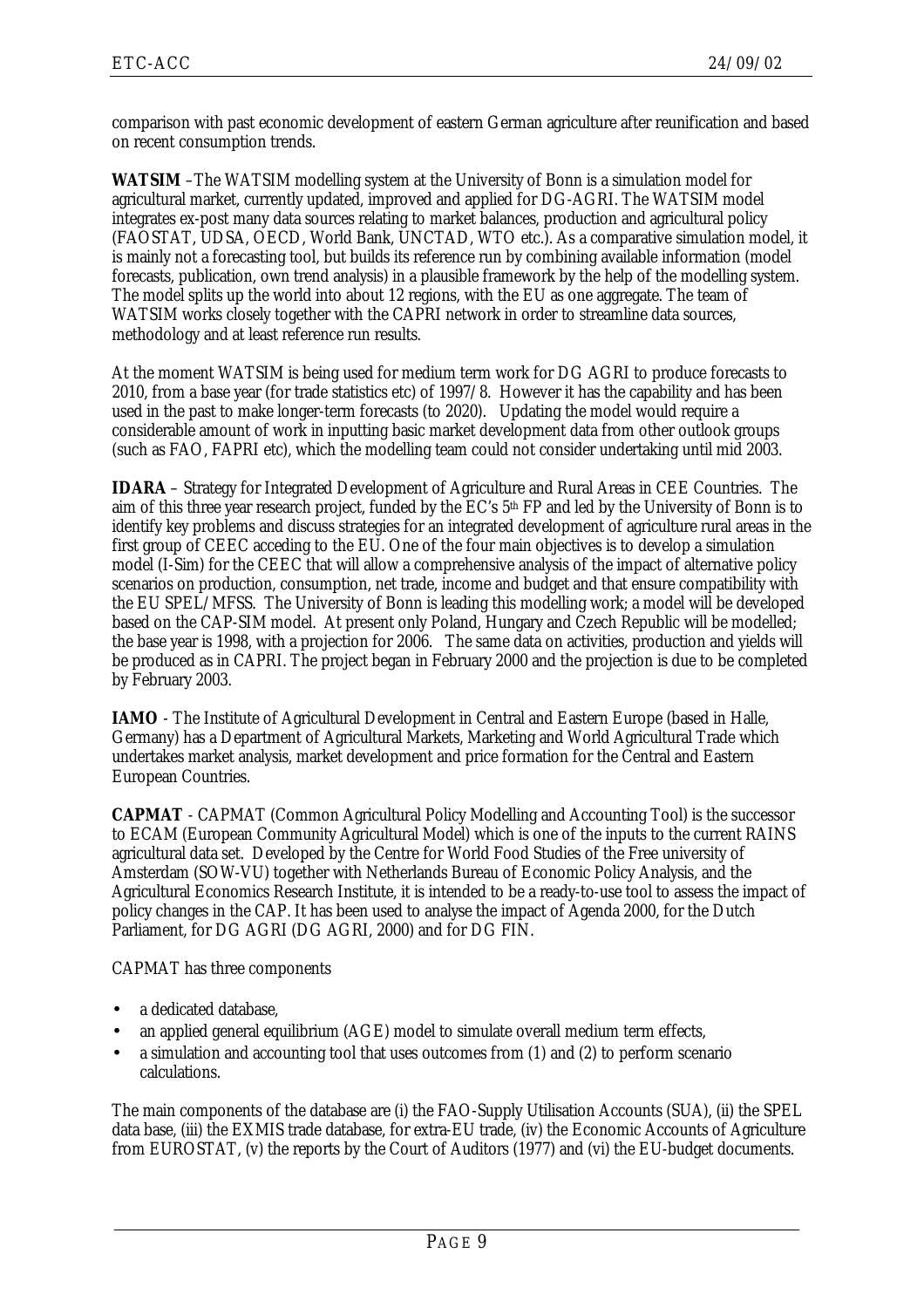The basic analytic engine for the analysis is earlier ECAM model - a model of the applied general equilibrium (AGE) type that generates the basic developments with respect to supply, demand and crosscommodity substitution. ECAM distinguishes country modules and an aggregate EU module. Consumers maximise utility subject to a budget constraint, farmers maximise net revenues. They allocate crops to available land and livestock types to available buildings and equipment. The crop allocation module includes three forage activities that produce non-marketable green fodder. Budgetary rules reflect closely actual CAP regulations including the balance of the Community budget through adjustment of member contributions.

• The Simulation and Accounting Tool (SAT) is a GAMS program that performs a dynamic simulation to derive the implications of various price and compensation scenarios under assumed or calculated trends at detailed commodity level, applying selected growth factors from the ECAM model to the information extracted from the database.

The current base year for CAPMAT is 1999, with a projection horizon of 2013, although simulations up to 2020 have been completed. It currently covers only the EU15 and is unlikely to be expanded to the Accession countries in the short term. Outputs from the model include livestock numbers and productions, and crop production.

**OECD (AGLINK)** – The OECD has developed the AGLINK model in co-operation with its member countries. It is a recursive dynamic supply and demand model of world agriculture, which uses partial adjustment relationships used for analysis of the impacts of agricultural policies and for forecasting the medium term development in supply, demand and prices for the principal agricultural commodities produced, consumed and traded in member countries AGLINK is built around complete modules for 10 main OECD Member countries or regions (including EU, Hungary and Poland), and 3 non-OECD member countries and regions, while the countries not included are treated as exogenous to the model. The markets include 19 principal agricultural commodity markets for the OECD countries.

The OECD annually publishes a medium term outlook based on AGLINK results, so the current one is for 2002/2007 (OECD, 2002). This is complemented by a more detailed commodities outlook database. EEA countries for which data is available are EU 15, Czech Republic, Hungry, Norway, Poland, Slovak Republic, Switzerland, Turkey and for the New Independent States (as a group).

**FAO** - the FAO produces a medium term projection of world fertiliser trends (to 2005/06) which gives a regional projection of nitrogenous fertiliser consumption by region (West Europe, Central and Eastern Europe, Central Asia) (FAO, 2001). This data (extrapolated to 2010) was used by the USEPA to develop their forecasts of  $N_2O$  emissions from agriculture for developed countries (USEPA, 2001). FAO have also produced a long term projection (to 2015 and 2030) of **total** fertiliser use (i.e. NPK, not broken down by type) by region (West Europe, East Europe, Former Soviet Union) based on forecasts of crop production and assumptions about fertiliser efficiency. A final version of the FAO publication "Agriculture: Towards 2015/30" includes projections of supply and demand of agricultural products up to 2015 and 2030, for blocks of countries, including transition countries. Some information is already available from the Interim Technical Report. Projections are actually made by the FAO on a country by country basis, but only aggregated information is released.

**FAPRI** – the Food and Agricultural Policy Research Institute at Iowa State University (US) produces an annual US and World Agricultural Outlook (FAPRI, 2002) which contains forecasts to 2010/11 of some livestock (cattle, pigs) and crop types (typically those of interest to the US export market). Again this data was used by the USEPA to develop their forecasts of  $N_2O$  emissions from agriculture for developed countries (USEPA, 2001). The FAPRI forecasts are one of the sources used to develop the WATSIM reference run. Information on the countries and livestock and crops types covered by FAPRI is given in Appendix 2. Individual Accession Country forecasts that are available are for meat supply (all) dairy supply (all except Estonia, Latvia and Lithuania), wheat and coarse grain (Czech Republic, Hungary and Poland). Otherwise forecasts are available for 'Eastern European' Countries as a block.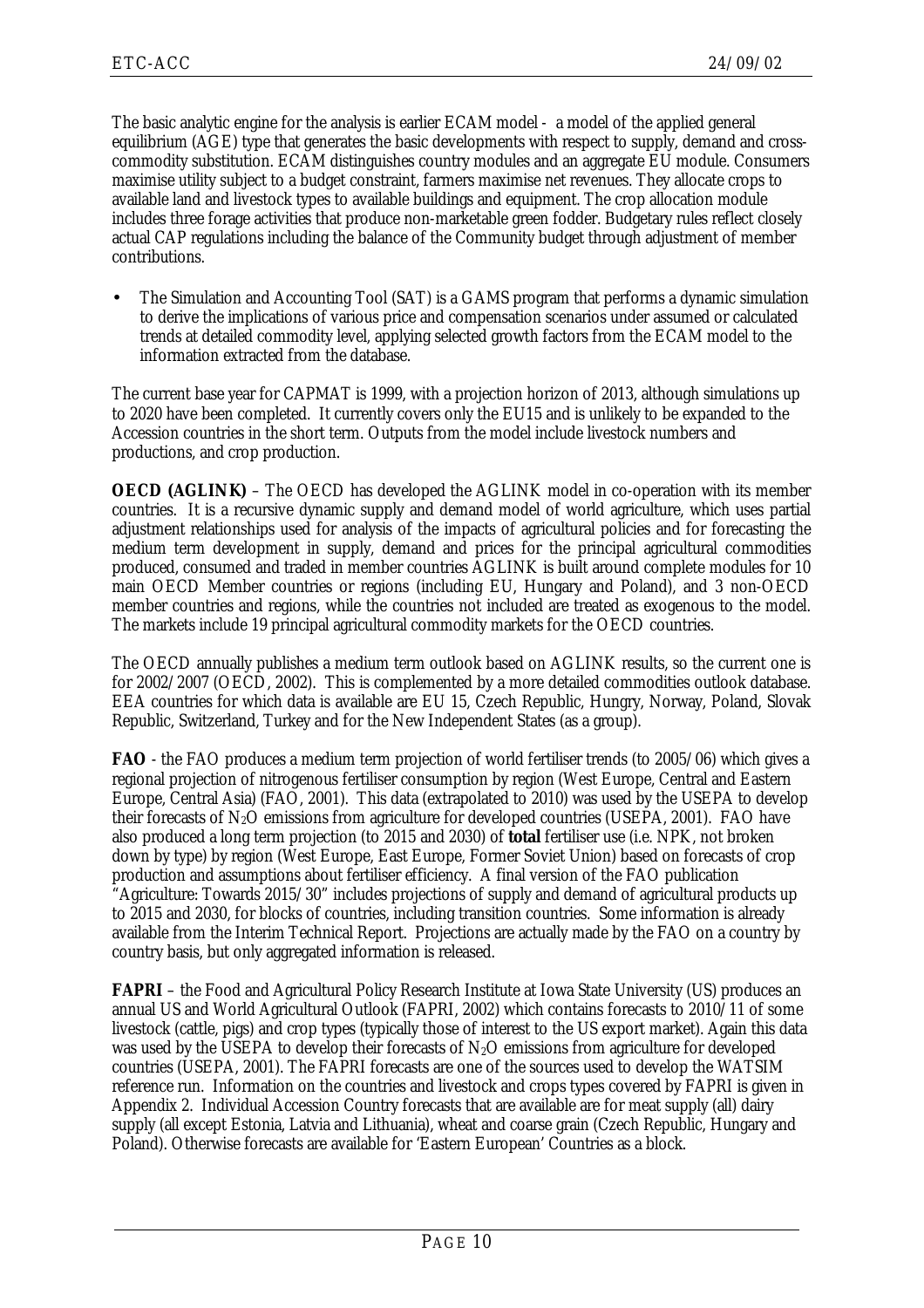**IFPRI -** The International Food Policy Research Institute (IFPRI) has developed the International Model for Policy Analysis of Agricultural Commodities and Trade (IMPACT) (Rosegrant et al, 2001 and 2002). IMPACT offers an integrated methodology for analysing alternative scenarios for global food demand, supply, and trade. IMPACT is a representation of a competitive agricultural market for crops and livestock. It consists of a set of country or regional submodels determining supply, demand, and prices for agricultural commodities. The country and regional agricultural sub-models are linked through trade, a specification that highlights the interdependence of countries and commodities in the global agricultural markets. The model uses a system of supply and demand elasticities incorporated into a series of linear and non-linear equations to approximate the underlying production and demand functions. World agricultural commodity prices are determined annually at levels that clear international markets. Demand is a function of prices, income, and population growth. Growth in crop production in each country is determined by crop prices and the rate of productivity growth. Future productivity growth is estimated by its component sources, including crop management research, conventional plant breeding, wide-crossing and hybridisation breeding, biotechnology and transgenic breeding.

A wide range of factors with potentially significant impacts on future developments in the world food situation can be modelled with IMPACT. It generates projections for crop area, yield, production, demand by food, feed and other uses, prices, and trade. For livestock numbers, IMPACT projects yield, production, demand, prices, and trade. A base-year of 1997 is used because this was the most recent data available at FAOSTAT database at the time of the 2001 update of the projections. Projections are made to the year 2020. Data is available at a regionalised level (EU 15, Eastern Europe, Central Asia and Rest of the Former Soviet Union)

**IMAGE model** – the Image 2.2 global model forecasts agricultural emissions for 17 world regions (including OECD Europe, Eastern Europe and Former USSR) to 2100. Emissions are calculated by the land use emissions model based on input from the agricultural economy model and land cover model. The agricultural economy model forecasts demand for food (animal and crop) and feed products, based on income per capita, and assumptions about food demand per capita, animal productivity, feed efficiency, and self sufficiency ratios which determine the amount of food trade between regions. Cropped areas are estimated using assumptions about crop productivity; fertiliser consumption is estimated based on assumptions about trends in fertiliser use industrialised regions are assumed to move linearly towards a target level for fertiliser application per ha of harvested land. Some of this data could potentially be used to help construct scenarios for post 2010.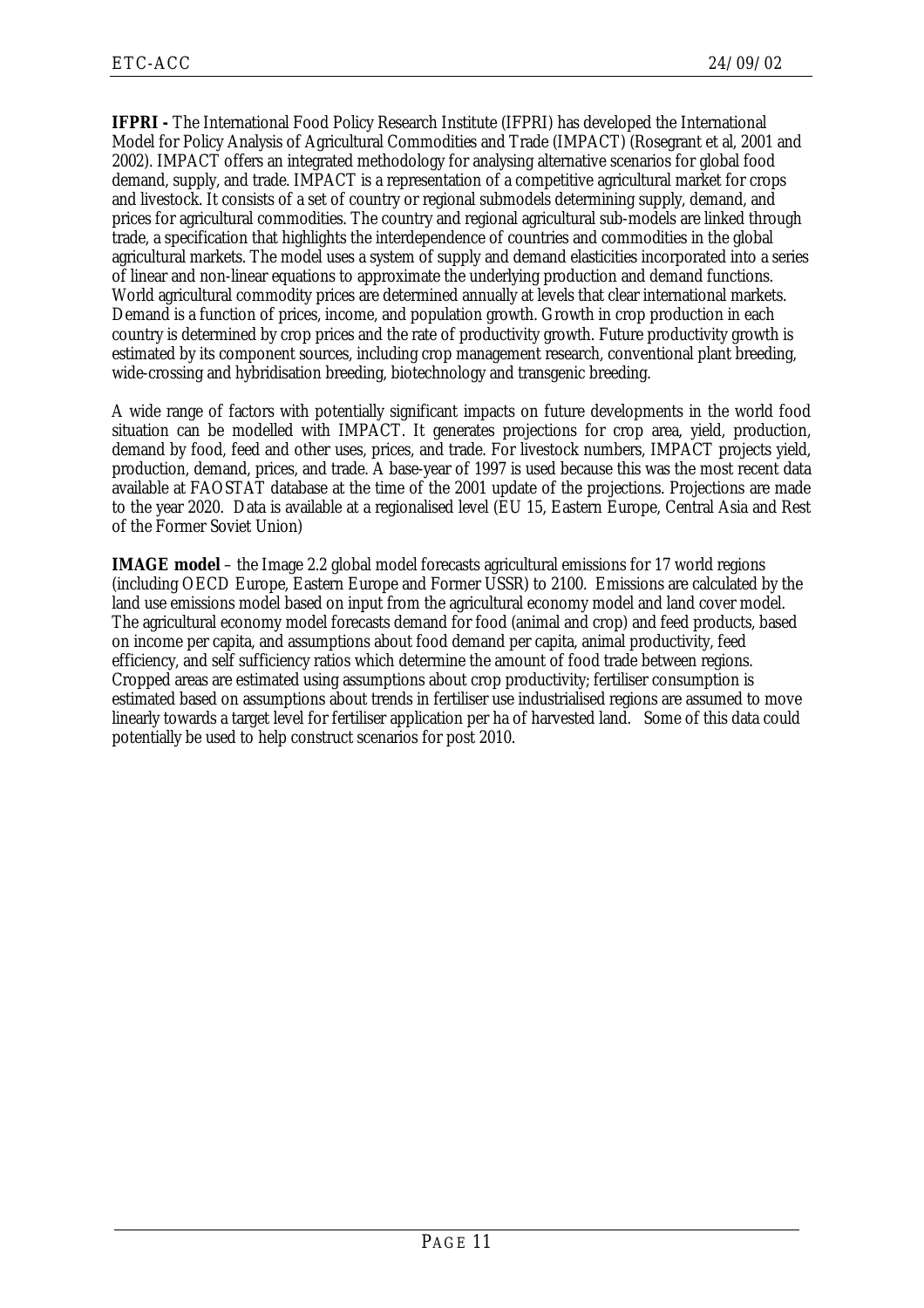| <b>Model</b>                 | <b>Spatial coverage</b>                                                             | <b>Base Year</b>                               | <b>Projection</b><br>Year        | <b>When needed</b>                                                      | <b>Livestock</b><br>numbers                           | <b>Fertiliser</b><br>consumption       | <b>Crop Production</b>                                                                                 | <b>Other issues</b>                                                                             |
|------------------------------|-------------------------------------------------------------------------------------|------------------------------------------------|----------------------------------|-------------------------------------------------------------------------|-------------------------------------------------------|----------------------------------------|--------------------------------------------------------------------------------------------------------|-------------------------------------------------------------------------------------------------|
| <b>RAINS (IIASA)</b>         | <b>EEA</b>                                                                          | 2000                                           | 2010<br>$2015 + 20$              | Jan $03$                                                                | Yes (inc fur<br>animals and<br>horses)                | Total $N_+$ propn<br>urea, +production |                                                                                                        |                                                                                                 |
| <b>AEAT</b>                  | <b>EEA</b>                                                                          | 2000                                           | 2010                             | <b>Results needed</b><br>Sep 02 so data<br>required Aug 02<br>Jan 03    | Yes (inc fur<br>animals and<br>horses)                | Total N                                | Crop production<br>to calculate crop<br>residues<br>$+$ n fixing crops                                 |                                                                                                 |
| <b>Model</b>                 | <b>Spatial coverage</b>                                                             | <b>Base Year</b>                               | $2015 + 20$<br><b>Projection</b> | <b>When available</b>                                                   | <b>Livestock</b>                                      | <b>Fertiliser</b>                      | <b>Crop Production</b>                                                                                 | <b>Other issues</b>                                                                             |
|                              |                                                                                     |                                                | <b>Year</b>                      |                                                                         | numbers                                               | consumption                            |                                                                                                        |                                                                                                 |
| <b>CAPRI</b><br>(Bonn Univ)  | EU15, Nor, Ch                                                                       | 1998<br>(2001)                                 | 2008<br>(2011)                   | 12/02<br>(4/04)                                                         | All except fur<br>animals                             | Yes but no split<br>into urea/other    | Yes                                                                                                    | Funded by DG<br><b>AGRI</b> and DG<br><b>ENV</b>                                                |
| <b>DG AGRI</b>               | EU15 (total only)<br>10 CEE Accession<br>countries<br>individually                  | 2000                                           | 2009                             | <b>Now</b>                                                              | Derive from<br>product and<br>productivity<br>figures | N <sub>o</sub>                         | Partial                                                                                                |                                                                                                 |
| <b>EFMA</b>                  | EU15 (in detail)<br><b>Accession countries</b><br>(based on trends)                 | 2001<br>(based n<br>3year avg<br>for $98/01$ ) | 2010/11                          | Now, but<br>published data not<br>very detailed                         |                                                       | $Yes. + production$                    | Must be derived<br>to estimate<br>fertiliser<br>consumption, but<br>not clear if would<br>be available | More detail on<br>previous forecasts<br>been made<br>available to IIASA                         |
| <b>WATSIM</b><br>(Bonn Univ) | EU15, Rest of W<br>Europe, Central<br>Europe, Eastern<br>Europe (all as<br>regions) | 1997/98                                        | 2010<br>2020                     | 12.02<br>Would require<br>funding for<br>additional work -<br>end 2003? | Could be derived<br>from production                   | $\overline{\mathcal{E}}$               | Yes                                                                                                    | Not really a<br>forecasting tool.<br>Uses lot of<br>exogenous data<br>on that needs<br>updating |

*Table 2 Comparison of Data Required by RAINS and AEAT Emissions Models and of Data supplied by Agricultural Models and*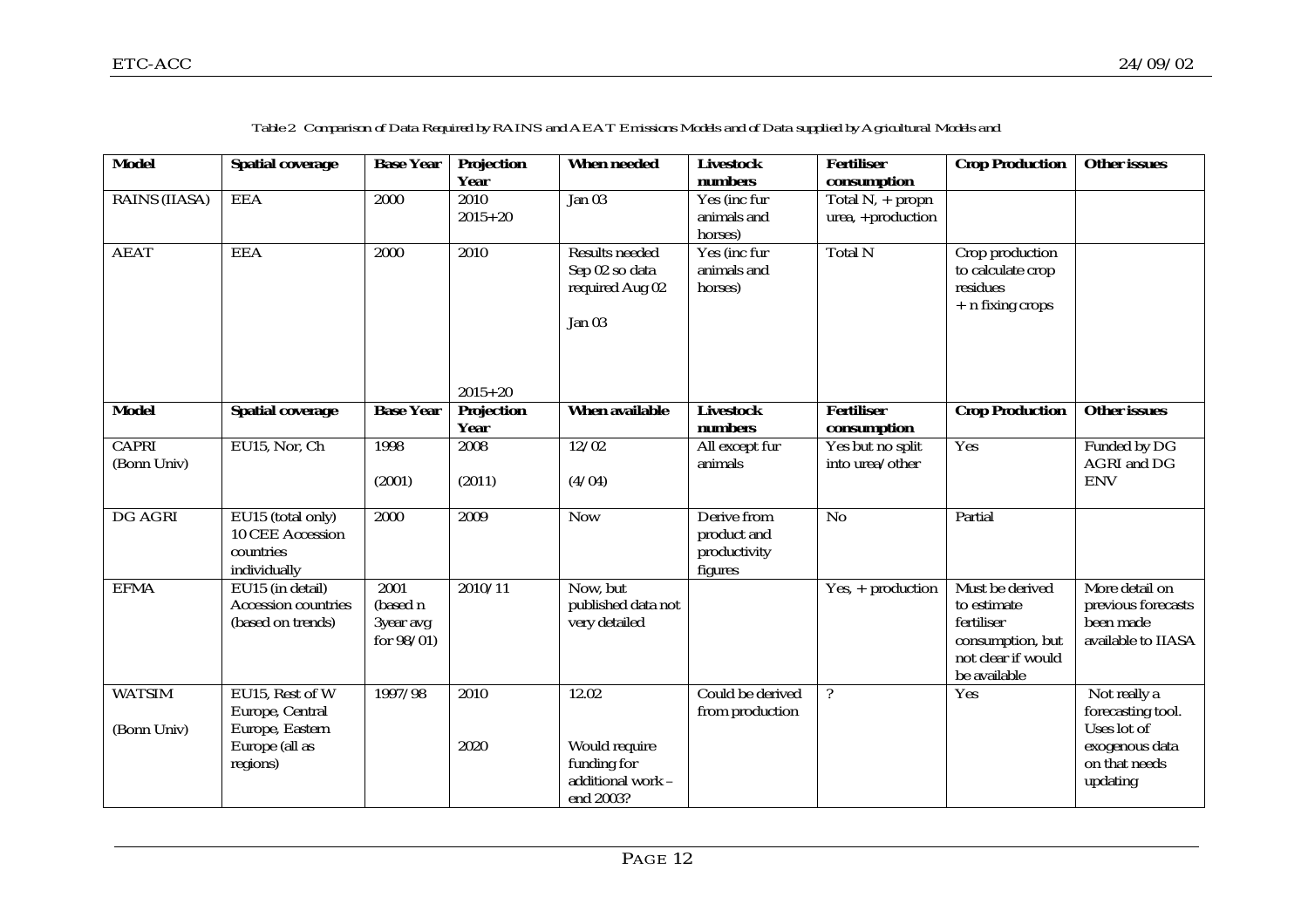| <b>Model</b>                                                                                            | <b>Spatial</b><br>coverage                                                                                 | <b>Base Year</b> | <b>Projection</b><br>Year                     | When<br>available                                      | <b>Livestock</b><br>numbers                         | <b>Fertiliser</b><br>consumption | <b>Crop Production</b> | <b>Other issues</b>                                  |
|---------------------------------------------------------------------------------------------------------|------------------------------------------------------------------------------------------------------------|------------------|-----------------------------------------------|--------------------------------------------------------|-----------------------------------------------------|----------------------------------|------------------------|------------------------------------------------------|
| <b>CAPMAT</b><br>(Free University<br>of Amsterdam<br>and Central<br>Planning<br>Bureau,<br>Netherlands) | <b>EU15</b>                                                                                                | 1999             | 2013, but some<br>unpublished<br>runs to 2010 | Reports still with<br>DG AGRI                          | Yes or could be<br>derived from<br>production       | N <sub>0</sub>                   | $Yes - most$           | <b>Based on ECAM</b><br>which was an<br>input RAINS. |
| OECD/AgLink<br>model                                                                                    | EU 15, some<br>individual accession<br>countries, others as a<br>group,+ Switzerland,<br>Turkey and Norway | 2000             | 2007                                          | now                                                    | Could be derived<br>from production                 |                                  | Partial                |                                                      |
| <b>FAO</b>                                                                                              | Industrialised<br>countries<br><b>Transition countries</b>                                                 | 1999-97          | 2015 and<br>2030                              | Summary report -<br>7/02<br>Detailed report -<br>12/02 | Could be derived<br>from production                 |                                  | Limited                |                                                      |
| <b>IFPRI</b>                                                                                            | 36 regions and<br>countries                                                                                | 1997             | 2020                                          | <b>Now</b>                                             | could be derived<br>from production                 | $\overline{No}$                  | Partial                | <b>Based</b> in<br>Washington, US                    |
| FAPRI                                                                                                   | EU15 (as total)<br>some individual<br>accession countries<br>others as group                               | 2000             | 2012                                          | <b>Now</b>                                             | Some, others<br>could be derived<br>from production |                                  | Partial                | Iowa Univ, US                                        |

*Table 2 (continued) Comparison of Data Required by RAINS and AEAT Emissions Models and of Data supplied by Agricultural Models and*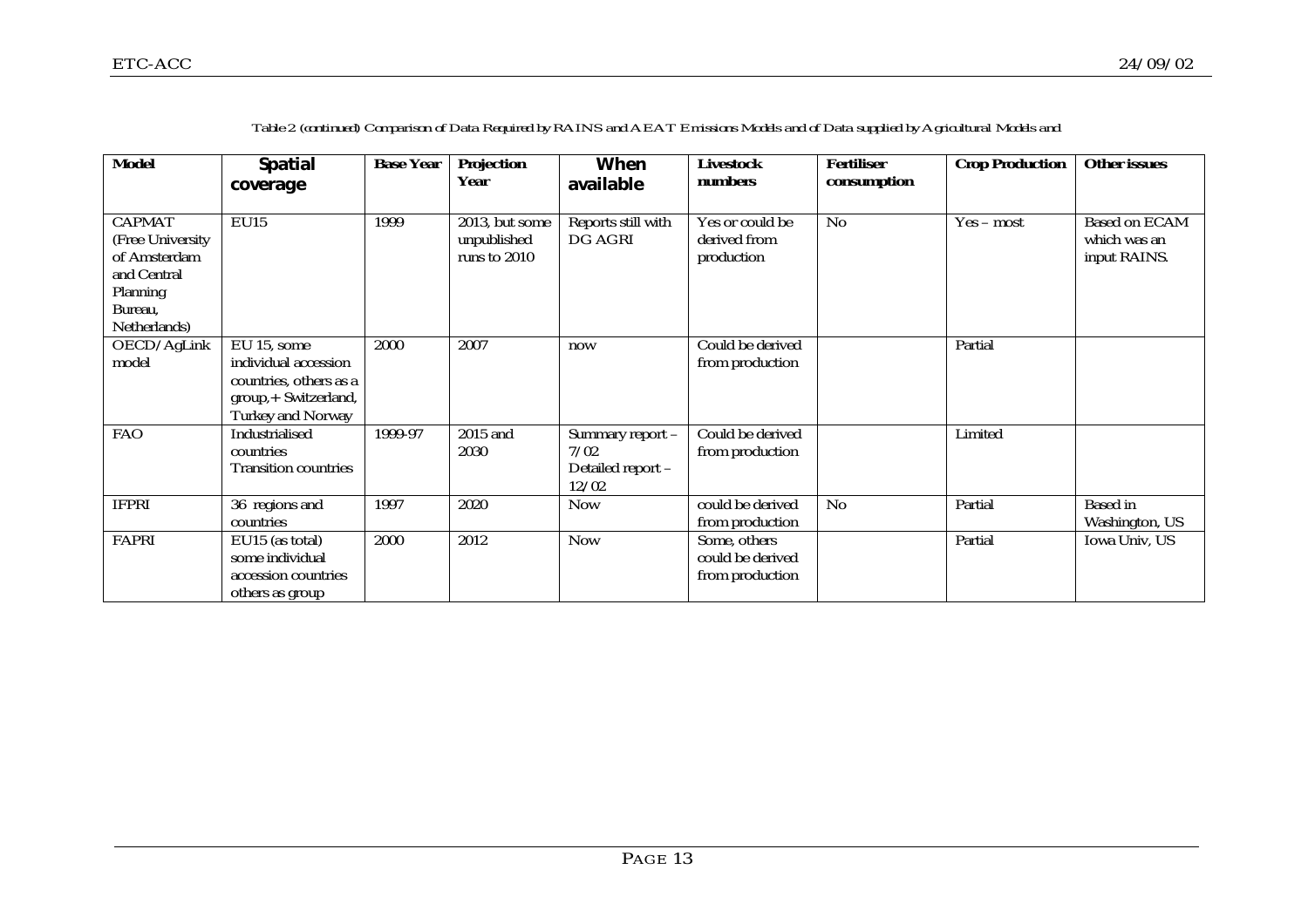# <span id="page-16-0"></span>4 **POSSIBLE WAYS FORWARD**

At a meeting at RIVM in July 2002, representatives from AEA Technology, IIASA, and RIVM discussed the best way forward for integrated assessment in the agricultural sector. The relative merits of the various models identified above were reviewed, and it was agreed that:

- The most useful and appropriate model for the EU15 countries is the CAPRI model, and links with this modelling team should be strengthened if possible. The team should be encouraged to extend their model to the Accession countries as soon as possible. It was noted that this model is never likely to provide more than a 10-year projection. It therefore needs to be supplemented by models which can provide data post 2010, and at present by models/forecasts which provide results for the accession countries.
- As CAPRI results for the EU15 will not be available within the timescale required for modelling by AEAT, it will be necessary to use an interim set of results. It is proposed to use the DG AGRI forecasts, supplemented by data from the EFMA forecasts (as in the previous AEAT SOS forecasts). DG AGRI will be asked to supply a breakdown by Member State of the EU15 projection, but if this is not possible, then methodology used in the SOS study to disaggregate this projection will be applied. EFMA will be approached to provide more background information on their projection. Baseline data for the year 2000 will be obtained from Eurostat, with additional data from FAOSTAT, EFMA and IFA as necessary. Once the interim CAPRI results are available in 2003, these will be used; this should be in time for the RAINS modelling work.
- For the Accession countries to 2010, the DG AGRI projection provides much of the information needed on corps and livestock, but not fertiliser use. A methodology needs to be developed to derive this, possibly using DG AGRI crop forecasts and representative application rates, and comparison with trends identified in the short-term regional FAO fertiliser forecasts. An alternative would be to take the approach used by EFMA and extrapolate 1991-2001 trends for these countries.
- Post 2010, the FAO models will most likely to be the most appropriate, particularly if FAO can make data available at a country rather than regional level. FAO will be approached to identify this. The IFPRI model also provides forecasts to 2020, so could also be useful.

On the longer time horizon (i.e. 2004 and beyond) all this information could be integrated in the RAINS model as part of the extension of the model with greenhouse gasses. This needs to be further discussed.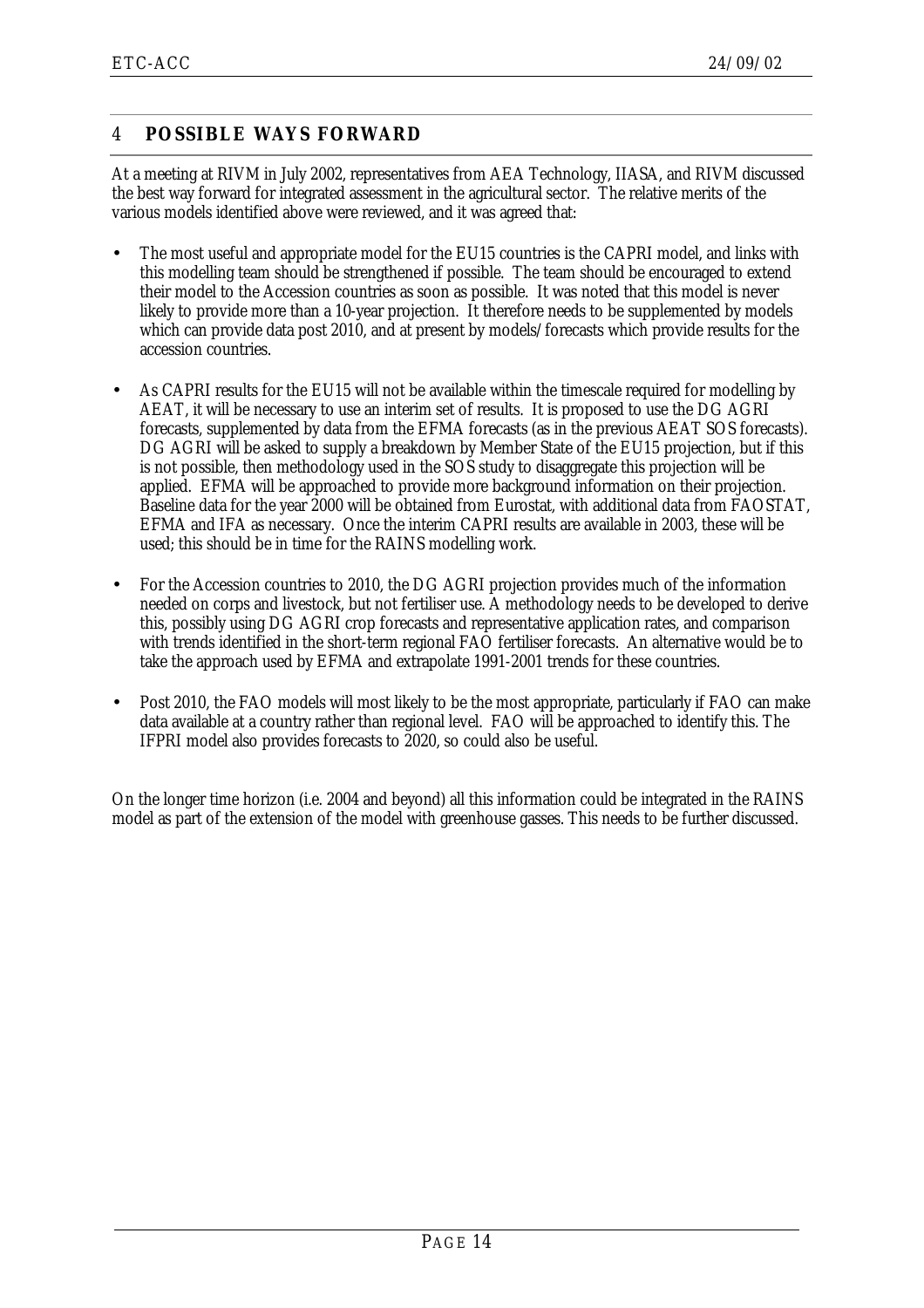### <span id="page-17-0"></span>**5 REFERENCES**

Bates J, 2001. Economic Evaluation of Emission reductions of Nitrous Oxides and Methane in Agriculture in the EU, Bottom Up Analysis; contribution to a Study "Economic Evaluation of Sectoral Emission Reduction Objectives for Climate Change" by Ecofys Energy and Environment, AEA Technology Environment and National Technical University of Athens for DG Environment,

Brink C, Kroeze C and Klimont, Z, 2001. Ammonia abatement and its impact on emissions of nitrous oxide and methane in Europe – Part 1:method, Atmospheric Environment 35 (2001) 6299-6312

Davidson I, 2000. Personal communication. UK Ministry of Agriculture, Food and Forestry, London. November 1996.

DG AGRI, 2000. Agenda 2000 CAP Reform Decisions: Impact Analyses EC DG Agriculture, http://europa.eu.int/comm/agriculture/publi/caprep/impact/imp\_en.pdf

EC DG VI (European Commission Directorate-General for Agriculture), 1995a. Agricultural Situation and Prospects in the Central and Eastern European Countries - Summary Report. EC DG VI Working Document, Brussels.

EC DG VI (European Commission Directorate-General for Agriculture), 1995b. Agricultural Situation and Prospects in the Central and Eastern European Countries - Bulgaria. vol. I and II (Annexes), EC DG VI Working Document. Brussels.

EC DG VI (European Commission Directorate-General for Agriculture), 1995c. Agricultural Situation and Prospects in the Central and Eastern European Countries - Czech Republic. EC DG VI Working Document. Brussels.

EC DG VI (European Commission Directorate-General for Agriculture), 1995d. Agricultural Situation and Prospects in the Central and Eastern European Countries - Hungary. EC DG VI Working Document. Brussels.

EC DG VI (European Commission Directorate-General for Agriculture), 1995e. Agricultural Situation and Prospects in the Central and Eastern European Countries - Poland. EC DG VI Working Document. Brussels.

EC DG VI (European Commission Directorate-General for Agriculture), 1995f. Agricultural Situation and Prospects in the Central and Eastern European Countries -Romania. EC DG VI Working Document. Brussels.

EC DG VI (European Commission Directorate-General for Agriculture), 1995g. Agricultural Situation and Prospects in the Central and Eastern European Countries - Slovak Republic. EC DG VI Working Document. Brussels.

EC DG VI (European Commission Directorate-General for Agriculture), 1995h. Agricultural Situation and Prospects in the Central and Eastern European Countries - Slovenia. EC DG VI Working Document. Brussels.

EC DG VI (European Commission Directorate-General for Agriculture), 1995i. Agricultural Situation and Prospects in the Central and Eastern European Countries - Estonia. EC DG VI Working Document. Brussels.

EC DG VI (European Commission Directorate-General for Agriculture), 1995j. Agricultural Situation and Prospects in the Central and Eastern European Countries - Latvia. EC DG VI Working Document. Brussels.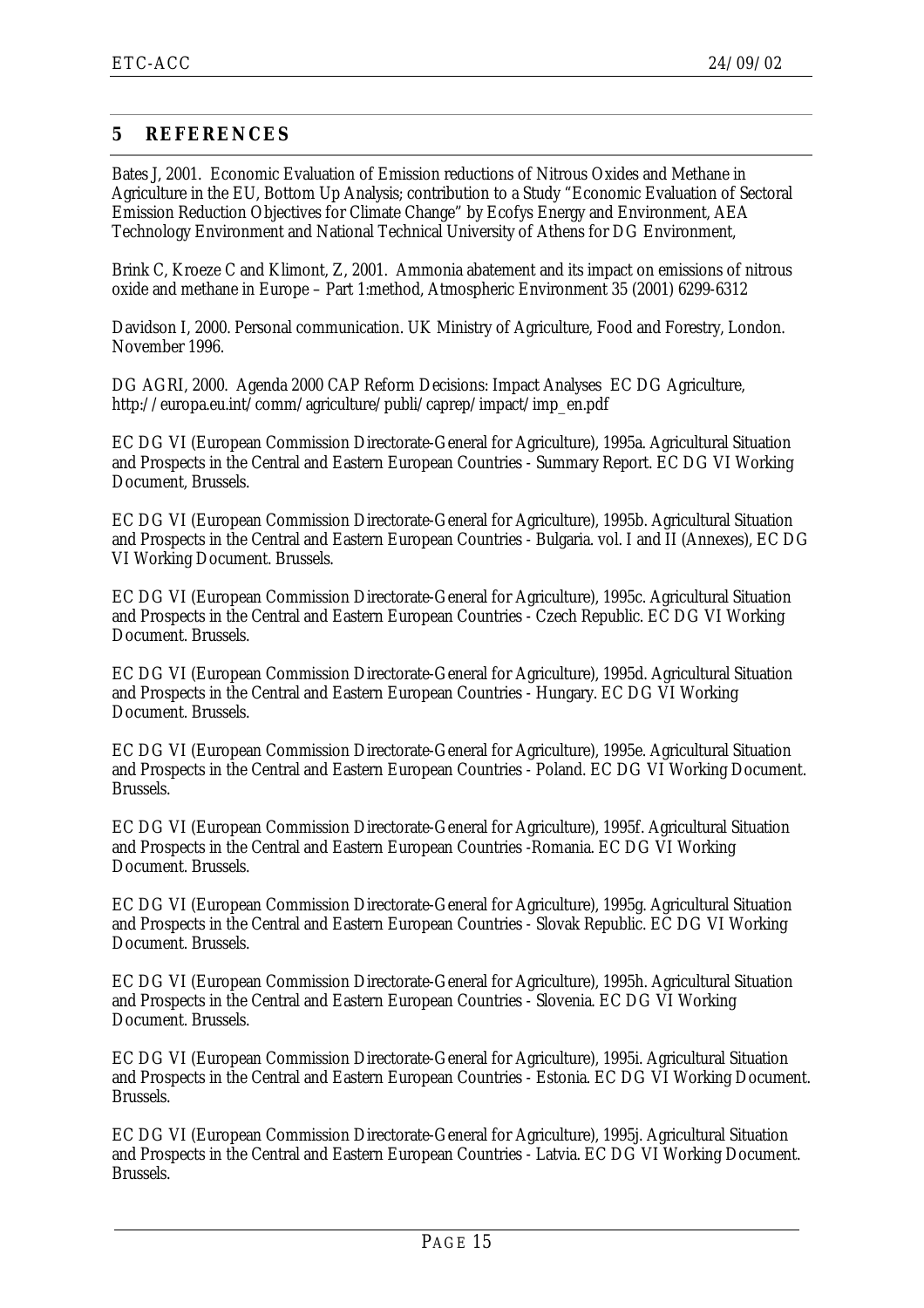EC DG VI (European Commission Directorate-General for Agriculture), 1995k. Agricultural Situation and Prospects in the Central and Eastern European Countries - Lithuania. EC DG VI Working Document. Brussels

EFMA (European Fertilizer Manufacturers Association), 1996a. Forecast for the Development of Mineral Fertilizer Consumption in Western Europe until the Year 2005/06. EFMA Agro-Economic Task-Force, September 1996.

EFMA (European Fertilizer Manufacturers Association), 1996b. Agriculture and Fertilizer Consumption in EFMA Countries (moderate grain price scenario). Zurich, July 16, 1996.

EFMA, 1999. Food, Farming and Fertiliser Use, European Fertiliser Manufacturers Association, Brussels.

EFMA, 2002. Food Faming and Fertilser Use in the European Union: 2001 to 2011, EFMA, Brussels. (www.efma.org/Publications/Forecast%202011/forecast2001.pdf)

Egmond P, 1995. Personal communication. RIVM, Bilthoven, the Netherlands

FAO, 2000. Fertiliser Requirements in 2015 and 2030, FAO, Rome.

FAO, 2001. Current World Fertiliser Trend and Outlook to 2005/20006, FAO, Rome.

FAPRI, 2002. US and World Agricultural Outlook, Food and Agricultural Policy Research Institute, Iowa, USA.

Folmer, C., Keyzer, M.A, Merbis, M.D., Stolwijk, H.J.J., and Veenendaal, P.J.J., 1995. The Common Agricultural Policy beyond the MacSharry Reform. North-Holland, Contributions to Economic Analysis: 230. Amsterdam, Elsevier Science.

Ginet H., 1995. Personal communication. International Fertilizer Industry Association, Paris. December 1995.

Henriksson M., 1996. Personal communication. Swedish Environmental Protection Agency, Stockholm, Sweden.

Martilla J, 1995. Personal communication. Agricultural Economics Research Institute (MTTL), Helsinki, Finland.

Menzi H., 1995. Personal communication. Swiss Federal Research Station for Agricultural Chemistry and Hygiene of Environment. Liebefeld-Bern, Switzerland. October 1995.

Menzi H., Frick R, Kaufmann R, 1997. Ammoniak-Emissionen in der Schweiz: Ausmass und technische Beurteilung des Reduktionspotentials. Schiftenreihe der FAL 26. Eidgenössiche Forschungsanstalt für Agragökologie und Landbau, Zürich-Reckenholz, Institut für Umwelschutz und Landwirtschaft, Liebefeld-Bern. [in German]

Niemi J, 1995. Options for the Structural Development of Agriculture in Finland. Agricultural Economics Research Institute (MTTL), Mimeogr, Helsinki, Finland [in Finnish]

OECD (Organisation for Economic Co-operation and Development), 1995. Agricultural Policies, Markets and Trade in the Central and Eastern European Countries, Selected New Independent States, Mongolia and China - Monitoring and Outlook 1995. OECD, Paris.

OECD, 2002. OECD Agricultural Outlook: 2002/2007, OECD, Paris.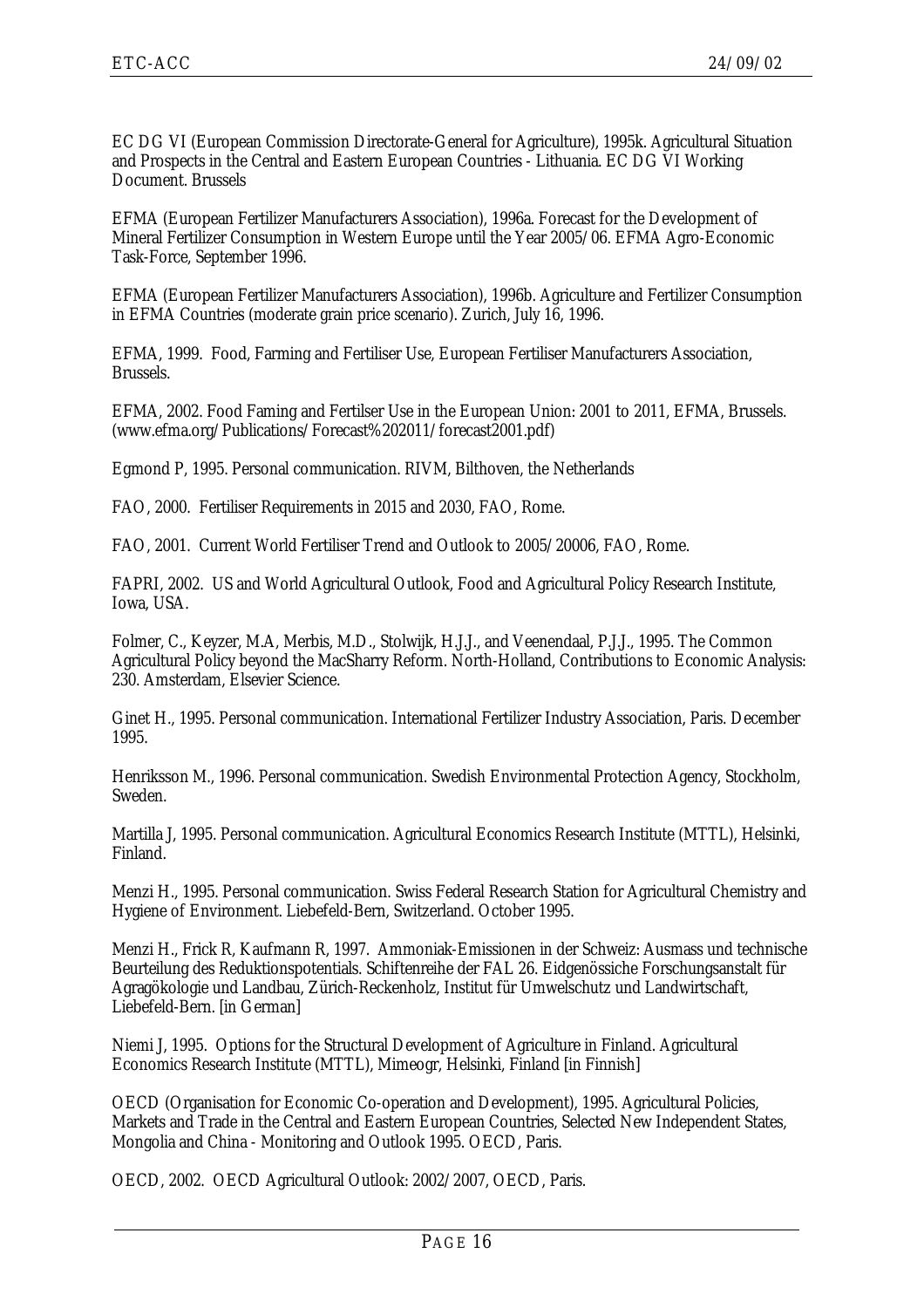Pipatti R, 1996. Personal communication. VTT Energy, Energy and Power Systems, Espoo, Finland.

Riseth O, 1990. Personal communication. Norsk Institutt for Landbruksøkonomisk Forskning (NILF), Oslo, Norway. October 1990.

Rosegrant, MW, Paisner, MS Meijer S and Witcove J, 2001. , Global Food Projections To 2020, Emerging Trends and Alternative Futures, International Food Policy Research Institute, Washington (www.ifpri.org/)

Rosegrant MW, Meijer S and Cline SA, 2002. International model for policy analysis of agricultural commodities and trade (IMPACT): Model description, International Food Policy Research Institute, Washington

Stolwijk H, 1996. Personal communication. Centraal Planbureau, Den Haag, The Netherlands.

USEPA, 2001. "Non-CO<sub>2</sub> Greenhouse Gas Emissions from Developed Countries: 1990-2010", US Environmental Protection Agency, Washington ([www.epa.gov/ghginfo\)](http://www.epa.gov/ghginfo)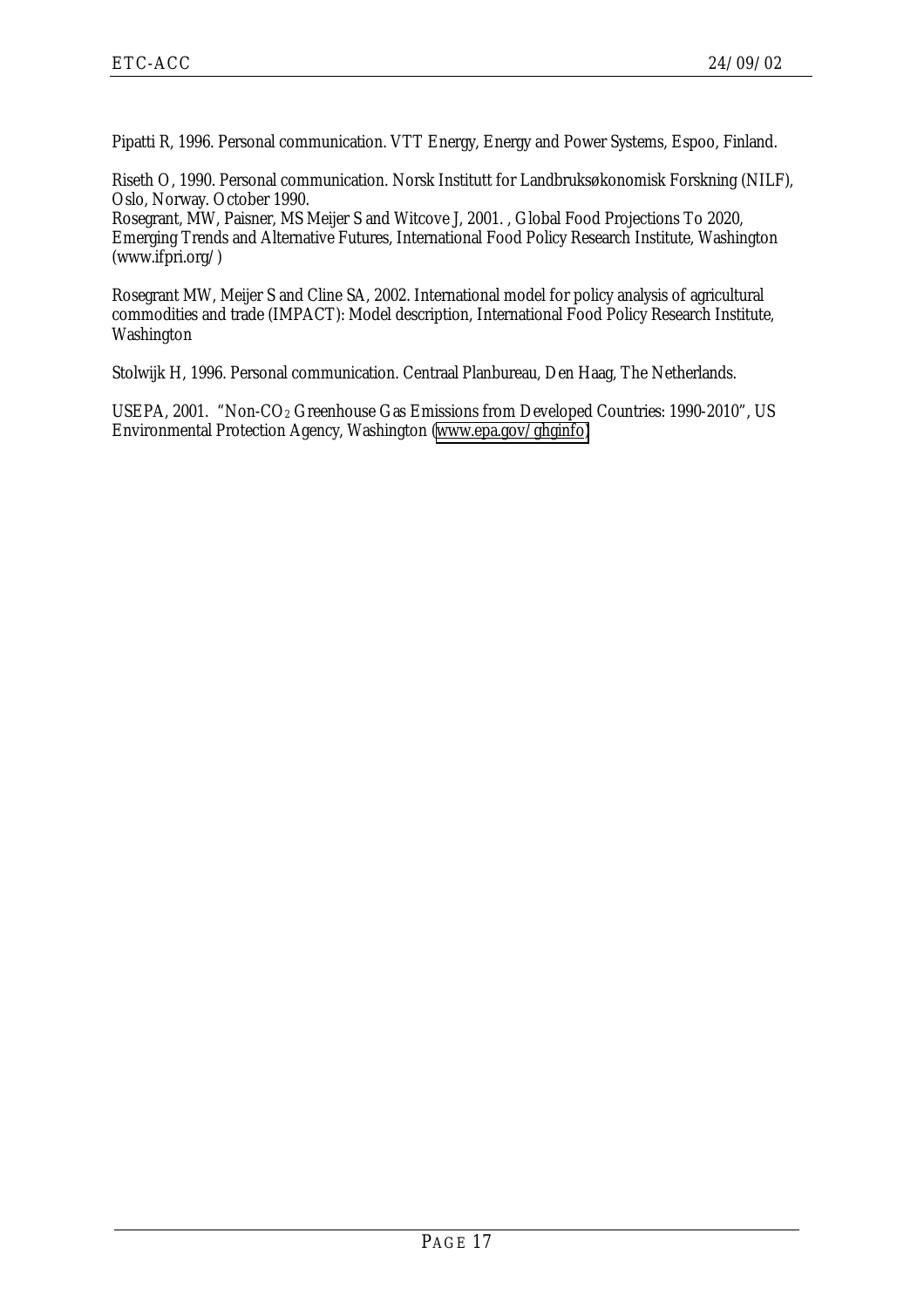| <b>EU15</b>          | <b>EU</b> Accession<br><b>Countries</b> | <b>Other EEA</b><br><b>Members</b> | <b>Candidate Countries for</b><br><b>EEA</b> membership |
|----------------------|-----------------------------------------|------------------------------------|---------------------------------------------------------|
|                      |                                         |                                    |                                                         |
| Austria              | <b>Bulgaria</b>                         | <b>Iceland</b>                     | Albania                                                 |
| <b>Belgium</b>       | Cyprus                                  | Liechtenstein                      | Bosnia-Herzegovina                                      |
| <b>Denmark</b>       | <b>Czech Republic</b>                   | Norway                             | Croatia                                                 |
| Finland              | Estonia                                 |                                    | FYR of Macedonia                                        |
| France               | <b>Hungary</b>                          |                                    | Switzerland                                             |
| Germany              | Latvia                                  |                                    |                                                         |
| <b>Great Britain</b> | Lithuania                               |                                    |                                                         |
| Greece               | Malta                                   |                                    |                                                         |
| <b>Ireland</b>       | Poland                                  |                                    |                                                         |
| <b>Italy</b>         | Romania                                 |                                    |                                                         |
| Luxembourg           | <b>Slovak Republic</b>                  |                                    |                                                         |
| <b>Netherlands</b>   | Slovenia                                |                                    |                                                         |
| Portugal             | <b>Turkey</b>                           |                                    |                                                         |
| Spain                |                                         |                                    |                                                         |
| Sweden               |                                         |                                    |                                                         |

### <span id="page-20-0"></span>APPENDIX 1 COUNTRIES TO BE INCLUDED IN THE INTEGRATED ASSESSMENT